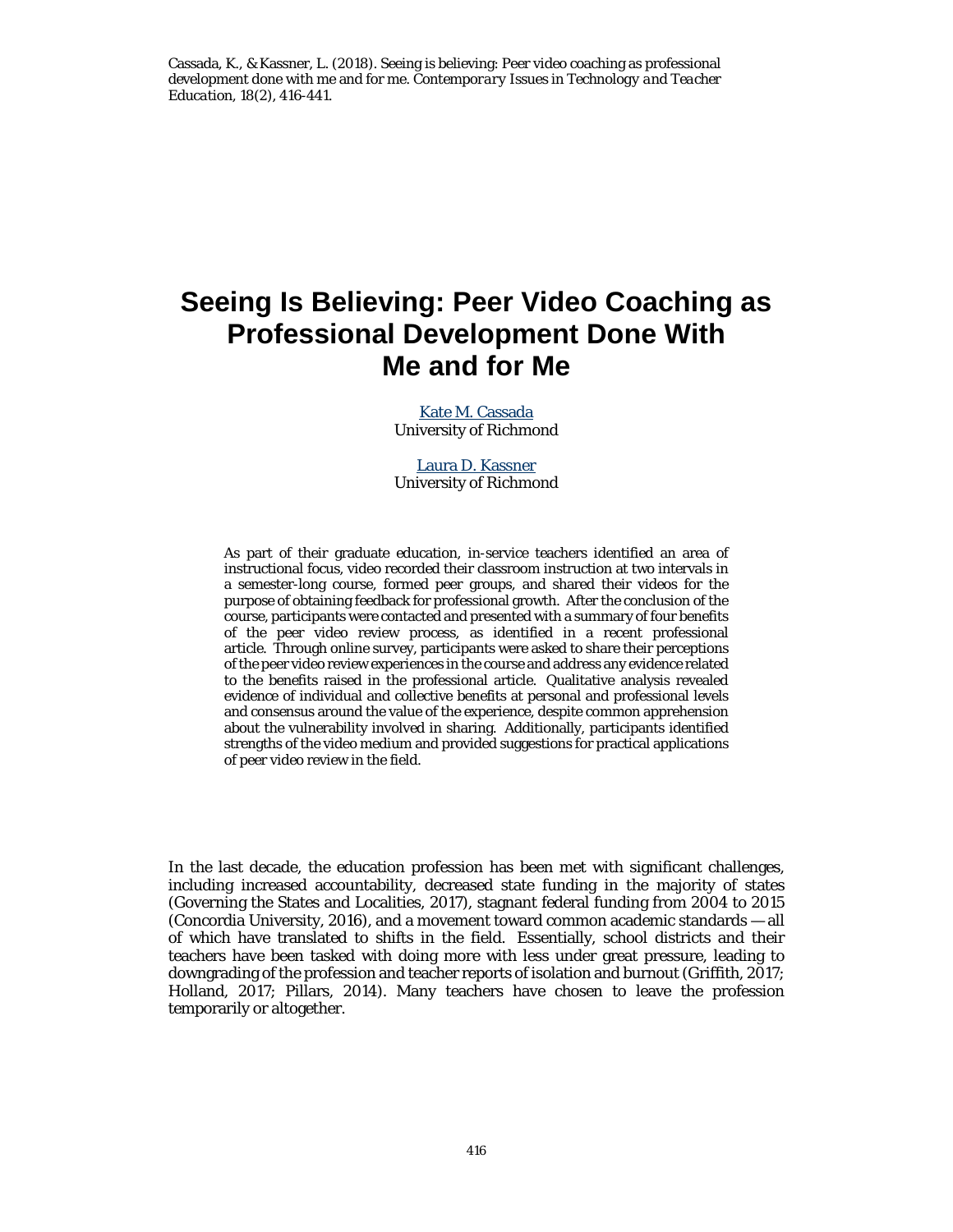With reduced or slowly recovering funding (Governing the States and Localities, 2017), districts have been forced to make difficult choices regarding professional development offerings. As a result of these challenges, teachers who remain in the profession find themselves searching for accessible opportunities for growth, a sense of connection, encouragement, affirmation, and creative outlets related to their work. They sometimes choose informal channels, should formal channels provided by the school district not adequately meet their needs.

Simultaneously, educational research on effective professional development has burgeoned and is available to school leaders and teachers as they seek to understand the best investments of their scarce resources for building capacity and producing positive student outcomes. A need for effective professional development that serves a multitude of purposes and the increased field knowledge of best practices has created a ripe environment for teachers and school leaders to initiate growth opportunities in their schools.

Technological innovations have led to decreased costs as well as the increased access and ownership of personal devices to the point of ubiquity. Innovative, fast-paced development and the saturation of technology in daily lives of students and teachers has led to a familiarity and a comfort level with devices and a minimal learning curve to access new applications.

The proliferation of social media platforms has opened up avenues of communication and sharing that were largely impossible at comparable scale even a few years ago. With virtually no training, consumers can view, share, and create content using media of all kinds — text, images, music, and video — which can be transmitted to countless others with a tap on a handheld screen. Unsurprisingly, this technology shift has impacted the tools, methods, and expectations surrounding schools and the work of teachers.

The intersection of these two forces — shifts in professional development for educators and shifts in technology — has created an opportunity for utilizing unconventional yet increasingly recognized methods of meeting teachers' needs for professional growth and a sense of connectedness in a cost-effective, technologically enabled way. While there are many manifestations of this phenomenon, one example of this unconventional approach of marrying cost-effective professional development and technological availability is the practice of peer video coaching, a form of instructional coaching with many hallmarks of effective professional development. The purpose of this study is to explore the perceptions of practitioners regarding the value of peer video review as professional development in the graduate school environment and its impact on their instructional practices and sense of professional belonging.

# **Framework and Literature Review**

Literature on professional learning in cultures of continuous improvement frame this study. In particular, the study explores three layers of nested concepts addressing elements of effective professional development, instructional coaching as professional development, and peer instructional coaching through the video share and review process. Desimone and Pak (2017) called for researchers and practitioners to identify "how, when and why coaching models work to create rich classroom experiences" (p. 9). This study explores the experiences of P-12 in-service teachers participating in peer video review while enrolled in a graduate program.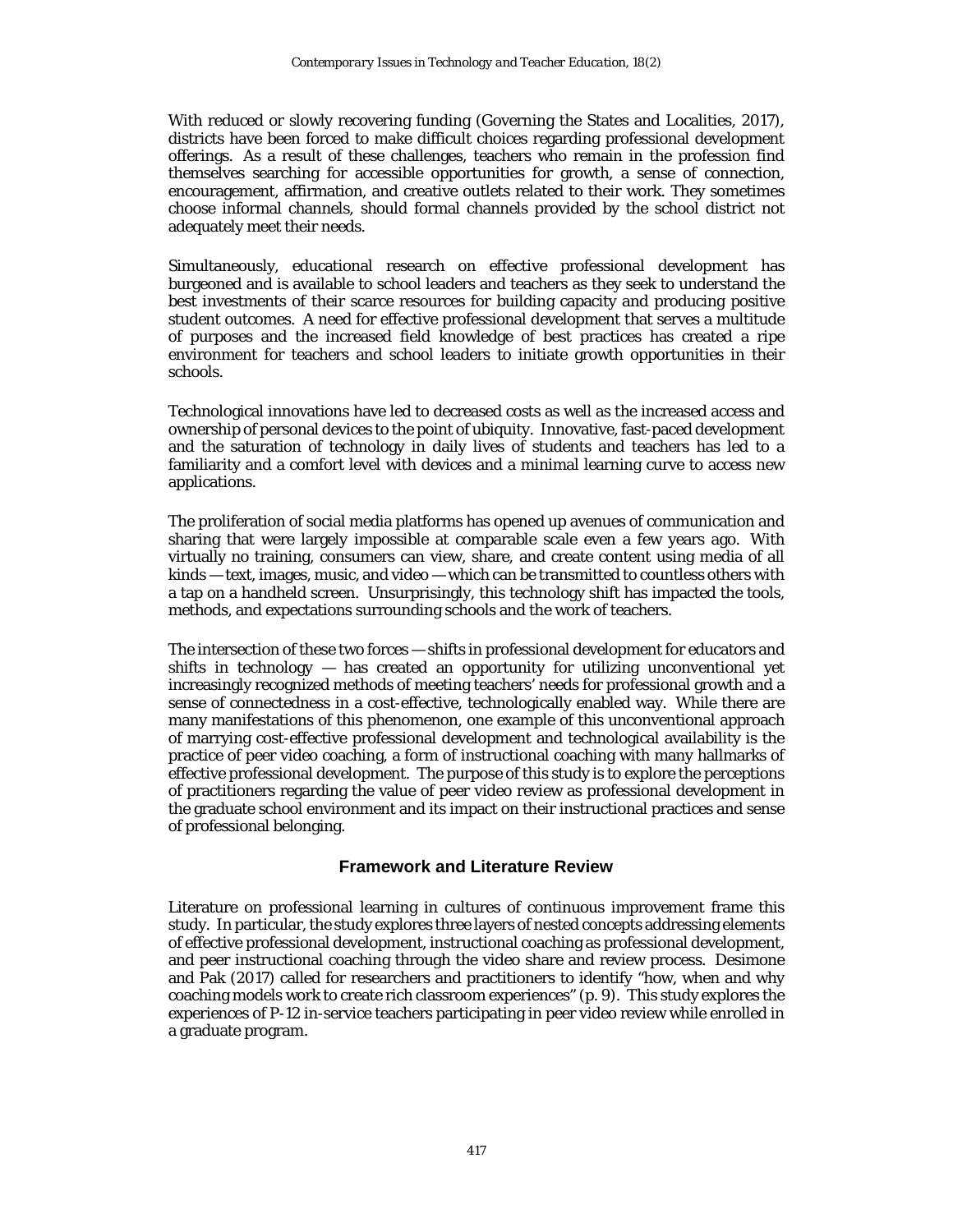#### **Professional Development**

The need for professional development (PD) that leads to genuine teacher learning is clear. To meet academic expectations in schools, teachers must learn and grow in ways that lead to changes in practice and, ultimately, increased student learning. Yet, educators are faced with limited time and myriad PD models and initiatives, making choosing the most effective models a challenge. Learning Forward, the national-level professional learning organization dedicated to "excellent teaching and learning every day" (2015c) recognizes that "professional learning that increases educator effectiveness and results for all students integrates theories, research, and models of human learning to achieve its intended outcomes" (Learning Forward, 2015b, para. 1). For schools, the ultimate intended outcome of PD is increased learning for students and teachers.

Effective PD can be seen as the "linchpin between the present day and new academic goals" in reform (Gulamhussein, 2013, p. 6), and the design of professional learning matters, determining both the quality and effectiveness of the experience (Learning Forward, 2015b). Learning Forward promotes seven standards for professional learning that set the stage to improve teacher effectiveness and capacity and, thus, student academic outcomes (Learning Forward, n.d.). Whether through a formal or informal approach, PD must alter teacher practice to serve the consistent goal of improving learning (Darling-Hammond et al., 2017; Mizell, 2010). When teachers improve their instructional practices, resulting in increased student learning, PD has been effective (Gulamhussein, 2013; Mizell, 2010). As Mizell stated directly, "When educators learn, students learn more" (p. 19).

Teachers desire professional growth opportunities that involve their voice and choice. Stated differently, teachers desire PD to be done *with* and *for* them, not *to* them; and they know when they have participated in effective PD. Unfortunately, a majority of teachers report that the PD they experience is ineffective (Gulamhussein, 2013). They often do not see a match between their perceived professional needs and the professional development offered to them through formal means (Daniels, Pirayoff, & Bessant, 2013).

As a result, professional development experiences in P-12 education do not connect with teachers' daily classroom work (Sterrett, Ongaga, & Parker, 2013) or with "what teachers actually want and need in order to authentically improve and/or strengthen their practice" (Daniels et al., 2013, p. 268). In addition to improving instructional practices, participation in effectively designed PD can help build community and collegiality among teachers, resulting in personal growth and renewed enthusiasm for their craft (Nolan & Hoover, 2011).

Extensive research has been devoted to identifying the elements of effective PD and the many forms it can take. After a thorough review of three decades' worth of professional development literature, Darling-Hammond et al., (2017) identified seven common components of effective professional development. They determined that effective PD is content focused, incorporates active learning, supports collaboration, uses models of effective practice, provides coaching and expert support, offers feedback and reflection, and is of sustained duration.

Wilson and Berne (1999) took a broader view and identified three elements of effective PD programs: community learning that addresses teacher practice, an activation of learning and inquiry toward teaching, and an atmosphere of trust and professionally critical discussion.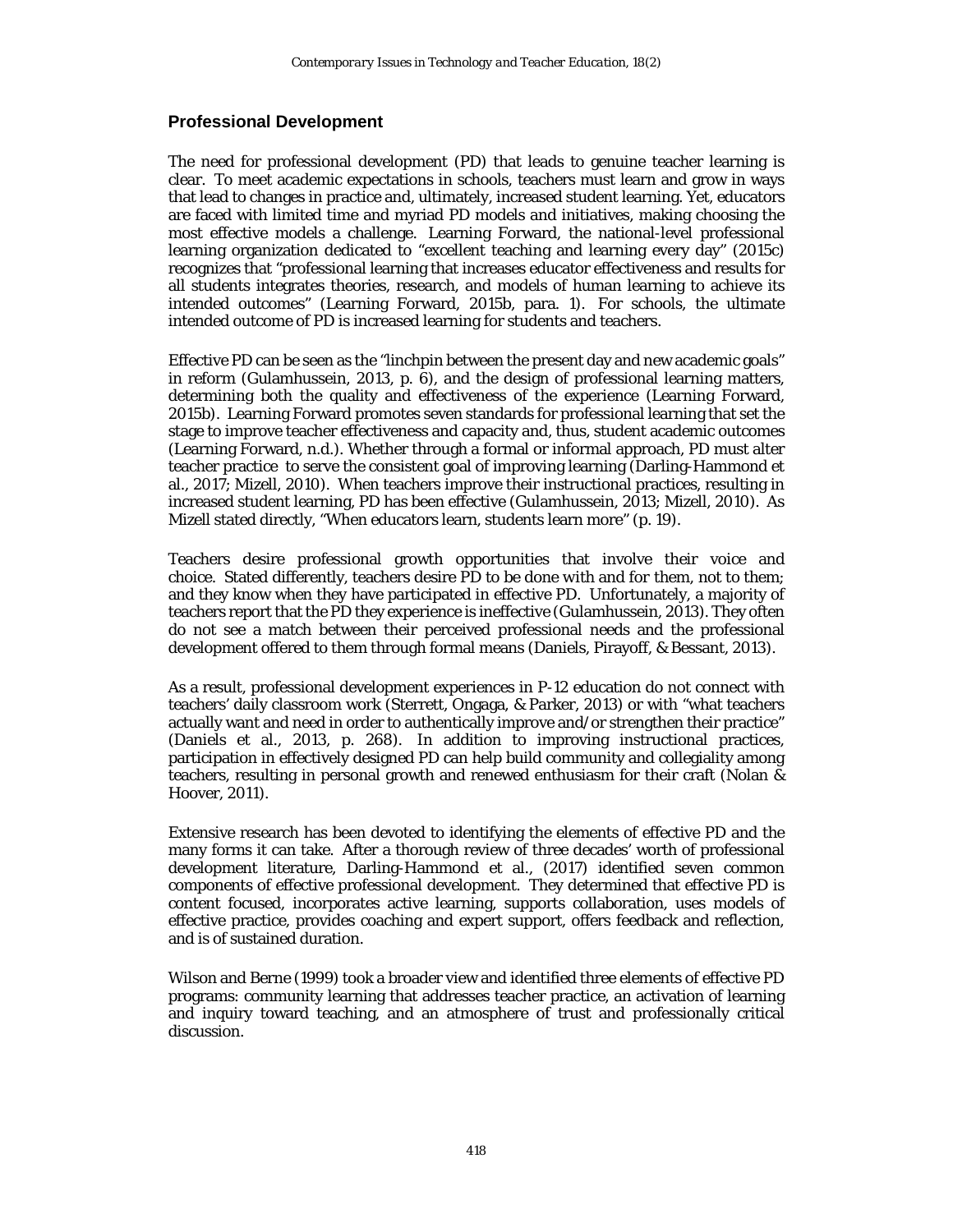#### **Instructional Coaching as PD**

PD can appear in many forms, including the commonly named but increasingly diverse practice of coaching. Recent practice sees instructional coaches assigned to their roles based on an increasing variety of identified instructional needs, including subject-matter expertise in literacy, mathematics, data, and technology (Tschannen-Moran & Tschannen-Moran, 2011). The traditional role of expert teachers as coaches is expanding. Principals and district instructional leaders are serving as coaches for teachers, as are school-based expert teachers and teaching peers. "Embraced by administrators and teachers alike, coaching has become a vital tool of professionalism" (para. 13).

Successful schools create "learning communities that are committed to continuous improvement, collective responsibility, and goal alignment" (Learning Forward, 2015a, para. 1), and instructional coaching offers one model of professional development that is focused on improvement through learning communities. Through the identification of expert teachers who can serve as coaches and mentors for their peers, schools can create learning communities that produce the desired collective responsibility and goal alignment that bring improvements in student learning (Darling-Hammond et al., 2017). Expert teachers can support improvement efforts as valuable resources in leading school change (Wolpert-Gawron, 2016).

In a meta-analysis of the most effective elements of instructional coaching, Desimone and Pak (2017) noted that instructional coaching is increasingly popular, but little empirical evidence exists to support its value and impact on teaching practices. After a deep study of instructional coaching literature and practices, the authors identified a framework for high quality instructional coaching built upon five key features: content focus, active learning, sustained duration, coherence, and collective participation.

Instructional coaching is, by nature, active learning that can take many forms. Instructional coaching, observing a lesson and debriefing it afterward with the purpose of analysis and discussion, can occur in person or through sharing a video recorded lesson (Desimone & Pak, 2017). Coaching can involve teachers from a range of experience levels, focus on any content area, and support ongoing professional relationships. This form of active learning does not need to involve only one one teacher and one coach; it can include elements of group or team coaching.

Effective coaching facilitates engagement through observation and feedback, empowering teachers. It promotes coherence, connecting learning to teachers' daily work and the improvements they wish to implement. According to Connor (2017), "Dialogue between coaches and teachers, for some models, among teachers as fellow professionals, is more likely to make sustained changes in practice than more traditional workshop and lecture" (p. 87).

Desimone and Pak's (2017) collective participation construct involves a social environment of discussion to address a variety of relevant issues such as instructional practices. Effective instructional coaching makes teachers feel empowered to try new practices and helps teachers be more attentive to basing instruction on student needs (Vanderburg & Stevens, 2010). Such instructional sharing and discussion may take on the form of Desimone and Pak's collective participation, involving team coaching to provide immediate, real-time feedback for teachers exploring new practices (Blakely, 2001).

Teachers involved in coaching can benefit from collaboration beyond their grade levels and content areas. Vanderburg and Stevens (2010) cited the value of discussion and coaching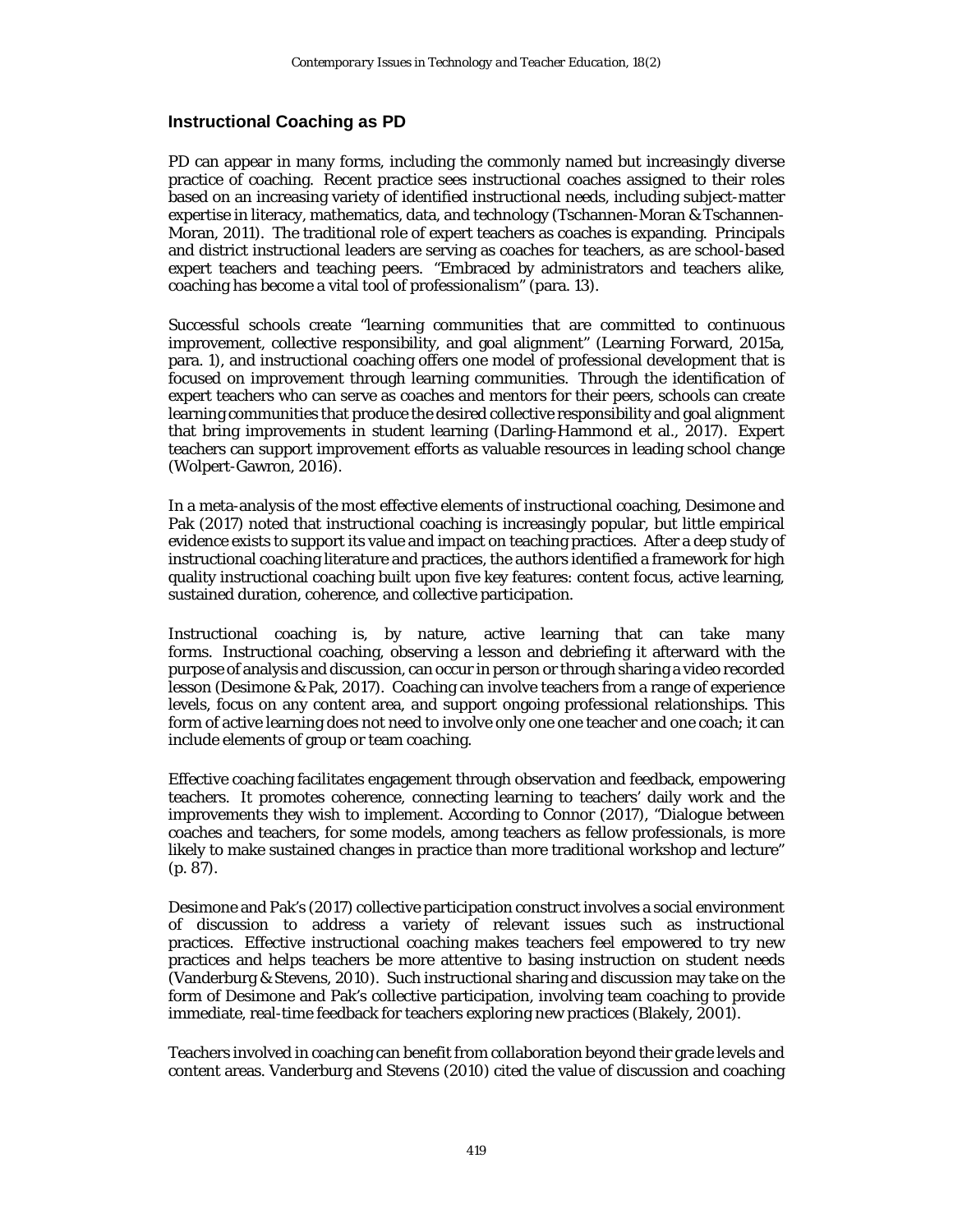that helps teachers learn about and better understand other classrooms on their grade level and across the entire school, creating a vertical understanding of content taught.

Borko, Jacobs, Eiteljorg, and Pittman (2008) recognized team coaching as a means of reducing isolation, as teachers see other's situations and similar problems. Regardless of the form of instructional sharing, it is imperative that districts provide opportunities for coaching and collaboration, or teachers, with their extensive load of responsibilities, simply will have limited access to the experience and likely will not find time to make coaching happen (White, Howell Smith, Kunz, & Nugent, 2015).

As a subset of instructional coaching, peer coaching shares numerous characteristics of more formal models of coaching with one notable difference: the removal of hierarchy between coach and coachee. Peer coaching may include coaching delivered by expert teachers, peer study groups with communal areas of focus, and peer observations (Mizell, 2010). In peer coaching, all parties seek out skilled colleagues and have something to give and receive. Peer coaching participants enter into a learning community as equals, focusing on the common goal of elevating each other's practice. In theory, all instructional coaching creates a communal study of teacher practice, but some coaching relationships can potentially set up an imbalance of power between coach and coachee (Welman & Bachkirova, 2010).

Peer coaching, as effective PD, promotes teachers learning from each other (Sterrett et al., 2013). This practice must begin with a thoughtful structure, what Learning Forward (2015b) labeled as a "learning design," and can involve one or any combination of numerous forms including, but not limited to, peer observation, peer classroom visits, peer and expert coaching, teacher discussion groups, analysis of instructional practice, and video clubs (see also Mizell, 2010).

In creating a collaborative environment that pairs peer observations and peer coaching with supportive, reflective discussion regarding practice can enhance communication and professionalism and support teacher improvement (Learning Forward, 2015b; Daniels et al., 2013). Implemented correctly, effective learning communities, such as those found in successful peer coaching, can lead to "widespread improvement within and beyond the school level" (Darling-Hammond et al., 2017, para. 12).

Charlotte Danielson (2007), internationally known for her work with teacher effectiveness and teacher professional learning, identifies self-assessment and peer discussion as time well spent for teachers. In practice, peer coaching design may be formal or informal, but the critical component is the peer, and the key element involves engagement through teacher commitment to continual learning and improvement. The communal aspect of peer coaching is a critical component as the learning community experience fosters teacher efficacy and confidence (Darling-Hammond et al., 2017).

Successful learning communities allow participants to focus on areas of growth and common goals. Peer observation centered on a central question and discussed in a nonevaluative context "positively influences teacher attitude and practice" (Daniels et al., 2013, p. 274). In addition to a clear focus on a shared problem of practice, active inquiry and engagement among participating teachers contribute to the success of learning communities and the teachers who participate in them (King, 2016). Inquiry and active engagement, with peers and with the content, help teachers establish commitment to and deep understanding of their new learning, supporting implementation and improved practice (Learning Forward, 2015b).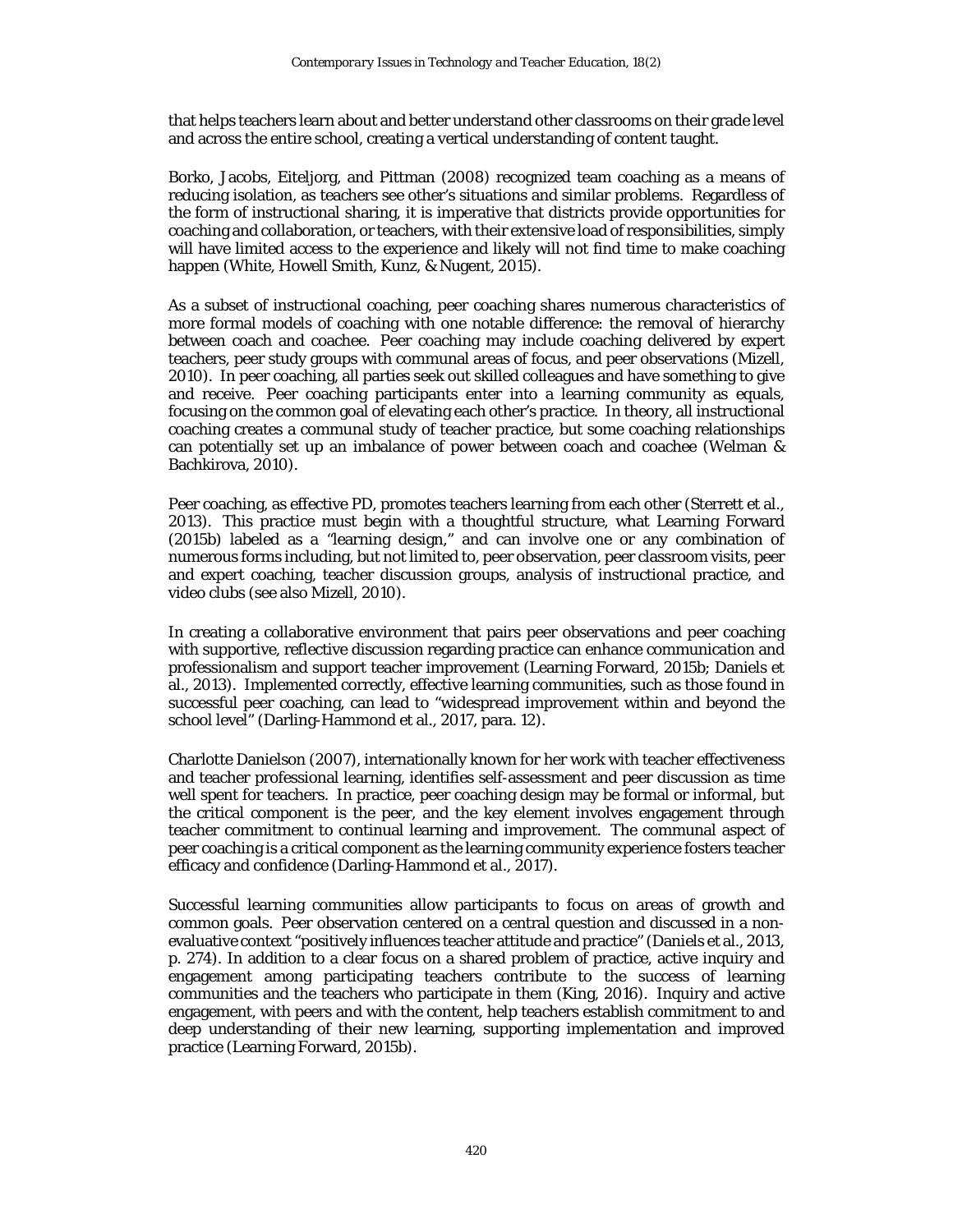#### **Peer Video Review with Colleagues as Coaches**

The use of digital technology for recording and sharing instruction through coaching and peer video share is gaining prominence (Beisiegel, Mitchell, & Hill, 2018; Forsythe & Johnson, 2017; van Es, Tunney, Goldsmith, & Seago, 2014). Such technology is increasingly enhancing opportunities for teachers to participate in personalized learning through a communal practice of analyzing and constructing knowledge around their own teaching (Learning Forward, 2015a, 2015b).

Implemented correctly, video review can help teachers build new knowledge and skills and, like other coaching, can be facilitated by peers, experienced peers, principals and other school district leaders, university faculty, or researchers. A critical distinction, however, must be made between formal PD with video sharing that involves a trained, nonpeer, facilitator/coach and video sharing among colleagues of equal stature in a nonevaluative, growth-minded manner. Such sharing is emerging in practice and literature as peer video clubs.

In peer video clubs, rather than simply discussing instruction in isolation or visiting peer classrooms followed by discussion, teachers gather in small groups to simultaneously watch and discuss recordings of their own and each other's instruction. Video clubs are not designed for peer evaluation. Instead, the intended goal is for teachers to better understand their own and other's teaching and learning (Sherin & Han, 2004), fostering an environment of learning, communication, reflection, and collaboration among teachers (Sterrett, Dikkers, & Parker, 2014).

A practical component of the use of video to study teaching is the ability of teachers to pause, replay, and revisit their instruction. Video allows teachers to take time to more deeply study and analyze an instructional moment (Rosaen, Lundeberg, Cooper, Fritzen, & Terpstra, 2008). The structure of video clubs, where multiple participants with multiple viewpoints can rewatch key classroom moments, supports teachers in seeing both students and subject matter from new perspectives (Knight et al., 2012).

Participation in peer coaching, through sharing and discussing instruction videos, can help teachers learn to interpret their practice more deeply than in an initial surface level view. Peer video review can play an important, positive role in establishing and growing what Sherin and van Es (2009) termed "professional vision" and "noticing."

According to Sherin and van Es (2009), professional vision involves teachers' ability to more deeply pay attention to and interpret what is happening in their classrooms. The researchers defined noticing, a component of professional vision, as three skills: being able to identify "what is important in a teaching situation; using what one knows about the context to reason about a situation; and making connections between specific events and broader principles of teaching and learning" (van Es & Sherin, 2008, p. 245).

In studying the impact of video club participation on the development of teachers' professional vision, Sherin and van Es (2009) argued that all teachers, even experienced teachers who know how to analyze what is happening in a classroom, can use video review to focus on student thinking and learning, rather than teacher actions, thus improving their professional vision and noticing skills. When properly facilitated, "video viewing is a unique and potentially powerful tool" that can help teachers improve instruction and "modernize education" (Gaudin & Chaliès, 2015, p. 59).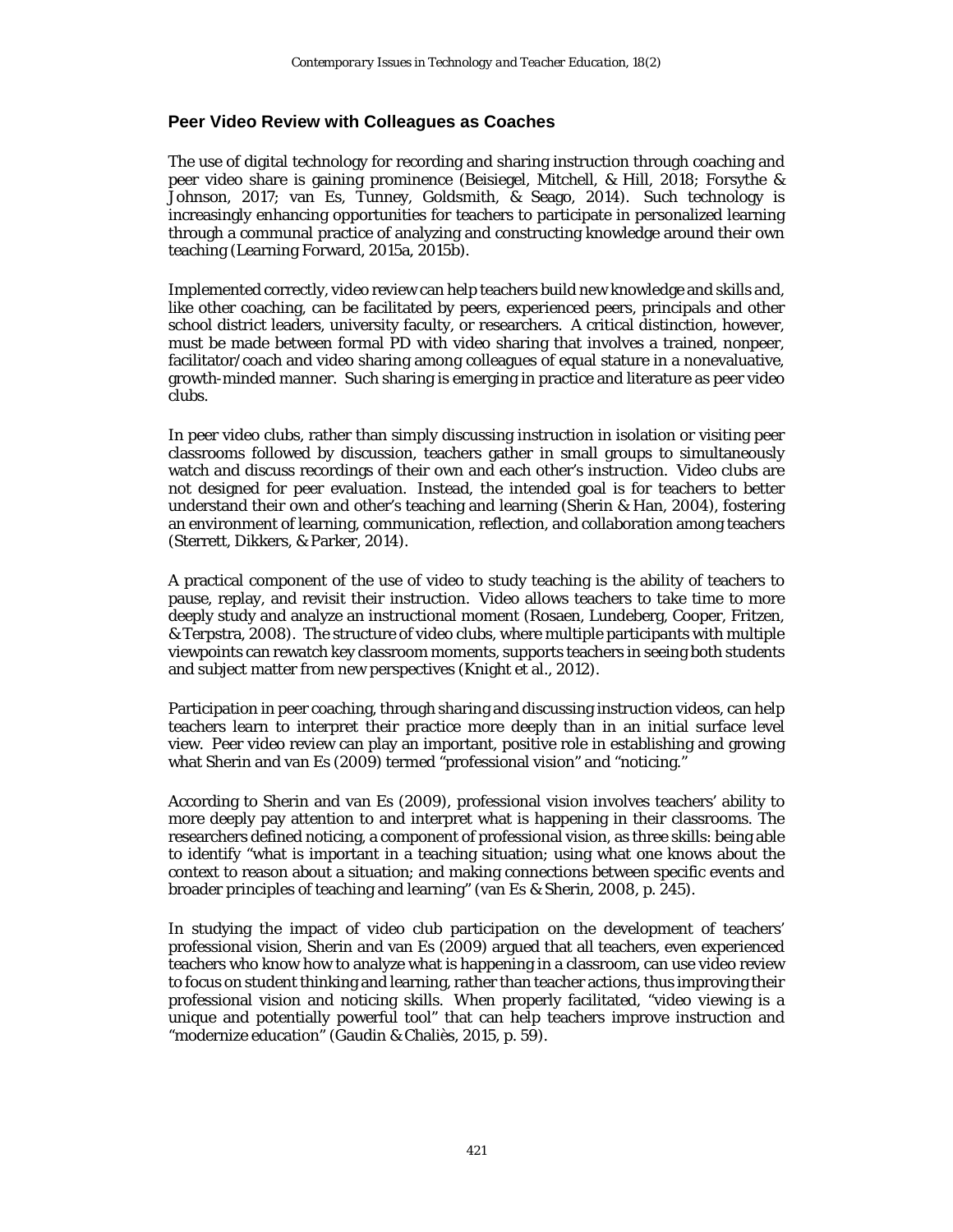Peer video sharing does not come without complications. Teachers may feel uncomfortable, at least at first, seeing themselves on video and in action. This is still a rare practice for most teachers. Watching themselves on video can be distracting and cause teachers to be preoccupied with their appearance rather than their teaching and student learning (Nolan & Hoover, 2011). Additionally, classroom interactions can be too complex to catch everything that is happening.

To make an instructional video most valuable, teachers must carefully identify the specific goal of their recorded instruction (Nolan & Hoover, 2011), which naturally will lead to the exclusion of other classroom events (Miller & Zhou, 2007). This approach will narrow the view of the classroom for those watching the video, which can be negative or positive, as a narrow video focus can make a viewer miss relevant classroom activity or can help focus peer group discussion (Forsythe & Johnson, 2017).

The use of technology in coaching has the potential to offer practical benefits, allowing for real time, immediate viewing, and discussion, as well as access to peers and coaches across distances. Additionally, the appropriate use of technology in any form of coaching can allow for increased efficiency, resulting in financial benefits through cost reduction and increased potential for scalability (Connor, 2017).

At the most practical level, teachers can participate in video review and self-reflection on their own, but the value of collaboration through peer discussion and feedback is strong (Borko et al., 2008; Daniels et al., 2013; Vanderburg & Stevens, 2010). Such collaborative work can be formal or informal, initiated by school leadership, a graduate school program, or in a grassroots format by a group of enthusiastic teachers.

In a professional article from 2012, Jean Clark discussed the application of video study groups among teaching practitioners. Clark reported the following four benefits of video study groups as learning teams (Knight et al., 2012):

- 1. Teachers learn a great deal by watching themselves teach, especially after they have watched themselves several times.
- 2. Video study groups are good follow-up to professional learning by increasing the likelihood and quality of implementation after training.
- 3. The dialogue that occurs during video study groups deepens group members' understanding of how to teach the targeted practice and often introduces them to other teaching practices while watching others teach and listening to team members' comments.
- 4. When teachers come together for such conversation, they often form a meaningful bond because the structure of a video study group compels everyone to stand vulnerably in front of their peers and engage in constructive, supportive, and appreciative conversations with colleagues. Those bonds may ultimately be more important than all of the other learning that occurs since they create supportive, positive relationships among peers. (p. 21)

Effective PD can take on a variety of forms, including "enrollment in graduate courses...peer coaching, action research and collegial development groups," among others (Nolan & Hoover, 2011, p. 74). The combination of these practices, with the addition of video recorded instruction, sets a stage for Mizell's (2010) desired teacher learning that can influence student learning. This study utilized the interplay of collaboration, coaching and expert support, feedback and reflection (Darling-Hammond et al., 2017), with community learning in a graduate school setting that addressed inquiry regarding teacher practice and an atmosphere of trust and professionally critical discussion (Wilson & Berne, 1999).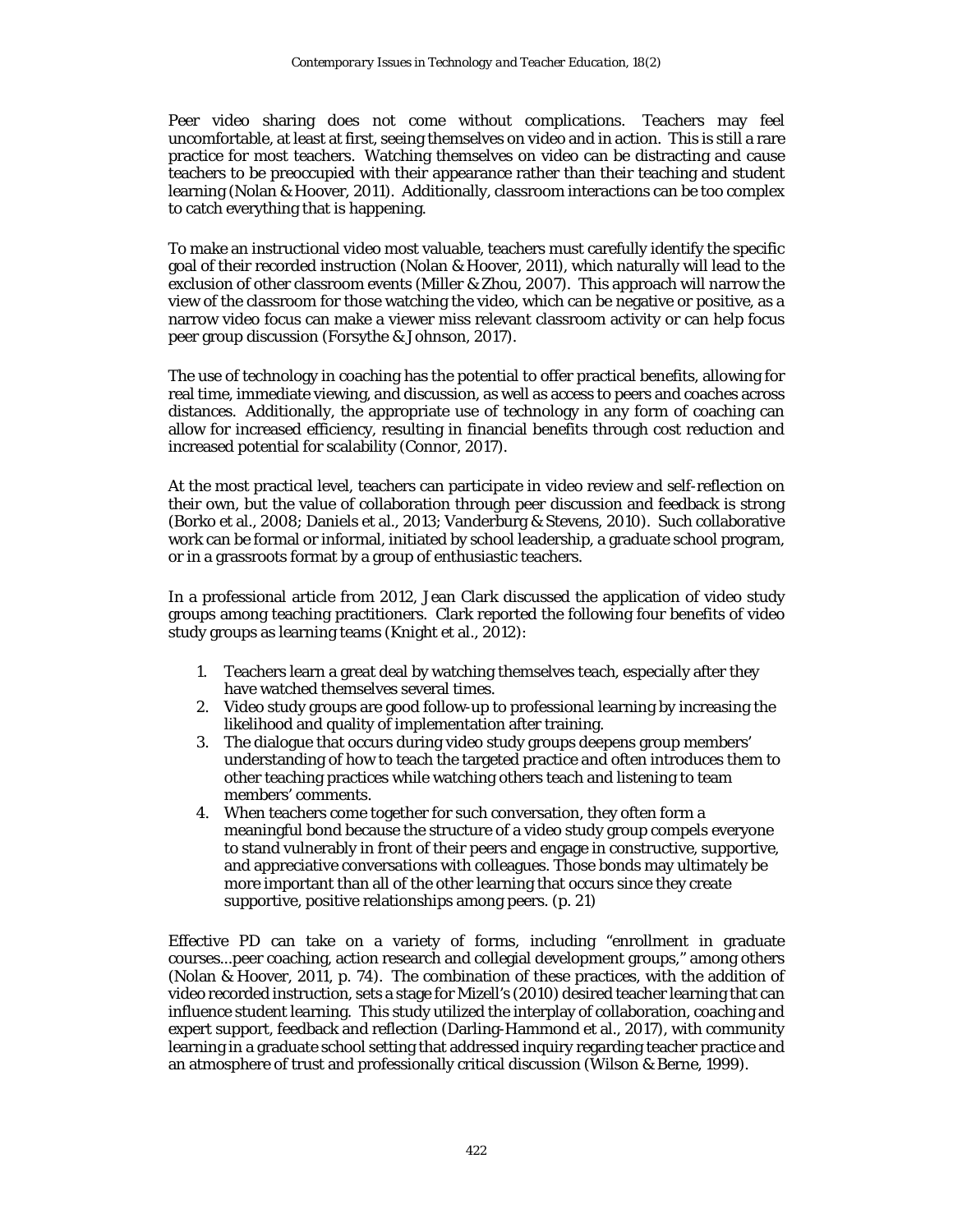#### **Using Backchannels in Peer Video Reviews**

In recent investigations, we conducted cycles of peer video review with in-service teachers enrolled in a graduate course aimed at developing reflective practice skills. Course requirements involved study and discussion of the participants' practices as teachers. Participants identified an area of instructional focus, consulted the related literature, created a brief rubric targeting the area of focus, piloted the rubric by observing peers in their own schools, and then then asked classmates to use the rubric as a frame for examining their recorded instruction.

Teachers video-recorded their classroom instruction and shared in small peer groups, providing each other with feedback, both orally and through a shared digital space. We implemented backchannels, or digital chat rooms, to allow for real-time conversation while the video was being viewed, and subsequently, we sought to examine the nature and quality of peer feedback exchanged in the collaborative space.

Additionally, we surveyed participants about the nature and quality of peer feedback exchanged through backchannel during the video share, their perceptions of the backchannel tool for a wide range of educational applications, and their perceptions of the sharing experience. Data collection took place with multiple cohorts over a 5-year period.

Through the backchannel, participants made observations, gave compliments, and offered helpful coaching prompts to one another, all mostly positive or neutral in tone. The content of the conversations focused heavily on instructional strategies, teacher behavior, and aspects of the learning environment evident in the video footage. Survey results indicated a general sense of trust among group members and an acknowledgement that group members provided feedback for the purpose of promoting growth. Additionally, the structure of the peer video review session paired with a backchannel was perceived as valuable, easy-to-use, engaging, and collaborative and as a mechanism for giving and receiving high-quality feedback (Kassner & Cassada, 2017).

The 2017 article focused specifically on integrating the backchannel in the peer sharing experience. After reading Knight et al.'s (2012) practitioner-focused piece on peer video sharing groups, we reflected on our experiences and data sets with new lenses. Additional unpublished findings from our 2013-2017 study include participant perspectives on the peer video share experience, which was less of the focus of our inquiry at the time. In surveys, participants generally acknowledged feeling hesitation and anxiety prior to their video sharing moment with peers, but expressed, after the peer group session, that they had found comfort sharing videotaped instruction in their small groups and an acknowledgement that small group partners provided feedback for the purpose of growth.

Knight et al.'s work (2012) resonated strongly with our findings, both published and unpublished, and the four benefits outlined in the article by Knight and his colleagues mirrored the themes discussed informally and consistently by our student participants at the summation of the peer video review exercise in class. As a result, we wished to dig deeper, formalize the participant feedback, and analyze and share their feedback. Clark's themes (Knight et al., 2012) prompted us to inquire further, in open-ended qualitative ways, with our peer video review participants about the value of video review as a form of effective peer coaching. Thus, we utilized Knight et al.'s article as a lens for further inquiry in this study.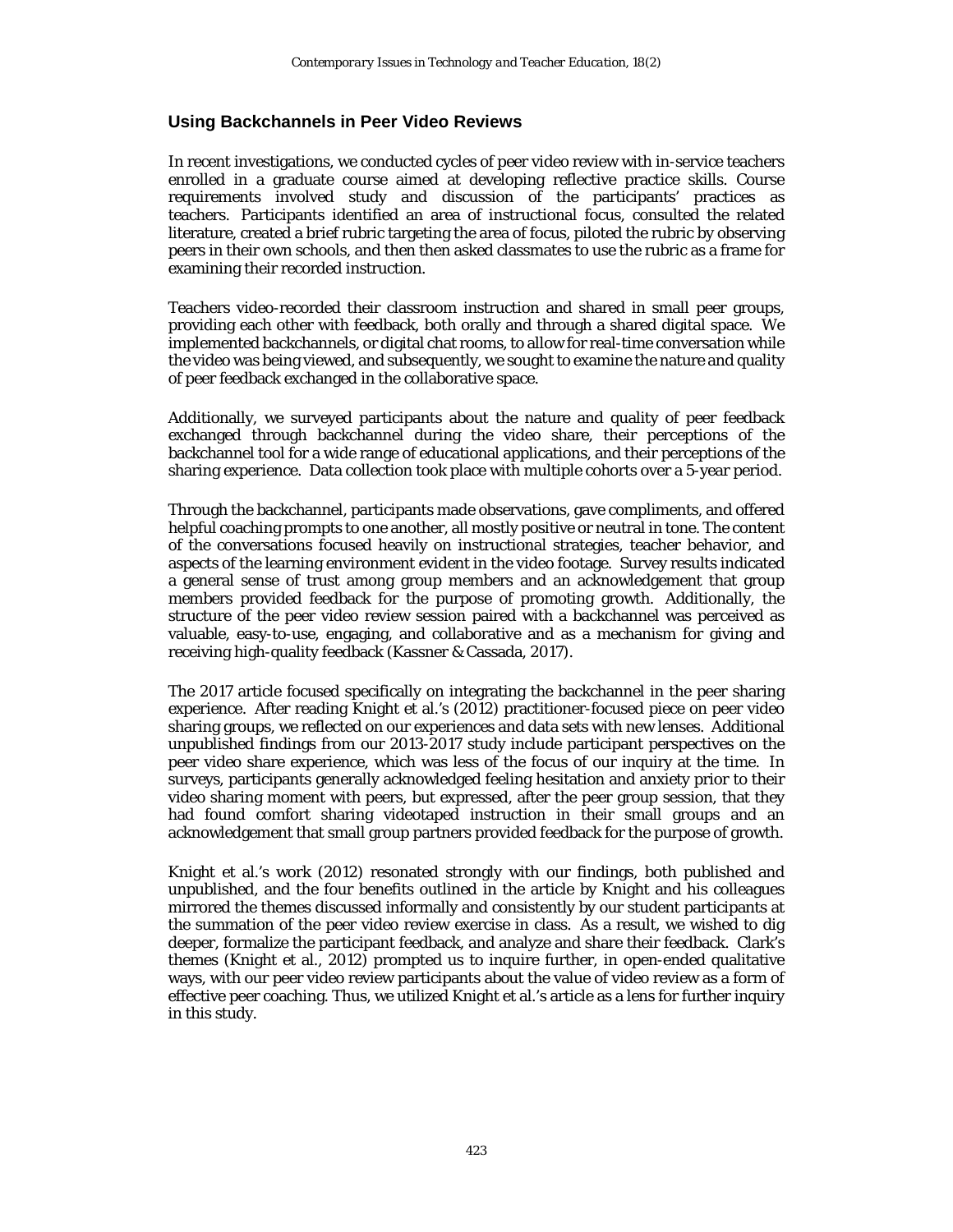# **Methodology**

The purpose of this study was to assess the perception of in-service teachers related to their peer video review experiences in a graduate teacher-education course, utilizing Clark's (as cited in Knight et al., 2012) four identified benefits to peer video coaching as a lens for study.

# **Participants**

This study utilized previous study participants from our reflective peer video review work in 2013, 2014, and 2015, as well as students from the spring 2017 course, all of whom had the shared experience of peer video review and feedback in their graduate education classes. Since 2013, a total of 38 students participated in two cycles of video review each, for a total of 76 collaborative peer coaching video experiences.

All 38 past students were contacted via email with links to an online survey, focusing on the peer video review experience, perceptions of the value of the peer video review practice, and its impact on their instructional practices. University email addresses were used for all students, approximately 80% of whom had graduated from the program. When known, work email addresses were also employed as a means of contacting participants.

The University's Institutional Review Board approved and supervised the study. Participation was voluntary, anonymity was ensured, and consent was obtained at the beginning of the survey.

# **Data Gathering and Protocol**

Emails to past students included a link to an online survey that asked them to share their graduate class experiences with peer video review in light of the four benefits of peer video review identified by Clark (as cited in Knight et al., 2012). The protocol (see [appendix\)](#page-23-0) included prompting questions to assess participant agreement or disagreement and to stimulate significant qualitative responses.

# **Data Analysis**

In response to the survey request and protocol, the 10 teachers who participated in the survey submitted narrative responses of varying length and depth, totalling over 3,100 words of commentary. The participant responses were analyzed qualitatively for thematic patterns using a grounded theory approach with open coding, axial coding, and selective coding (Strauss & Corbin, 2010).

We coded together, discussing schema and thematic findings to ensure consistency. Responses generated by the survey involved many interrelated concepts and tended to overlap multiple topics. As a result, the decision was made to report findings thematically across the survey questions that were based on Clark's identified benefits to peer video coaching (Knight et al., 2012).

# **Findings**

The purpose of this study was to assess the perceptions of in-service teachers related to their peer video review experiences in a graduate teacher-education course, utilizing Clark's four identified benefits to peer video coaching as a lens (Knight et al.,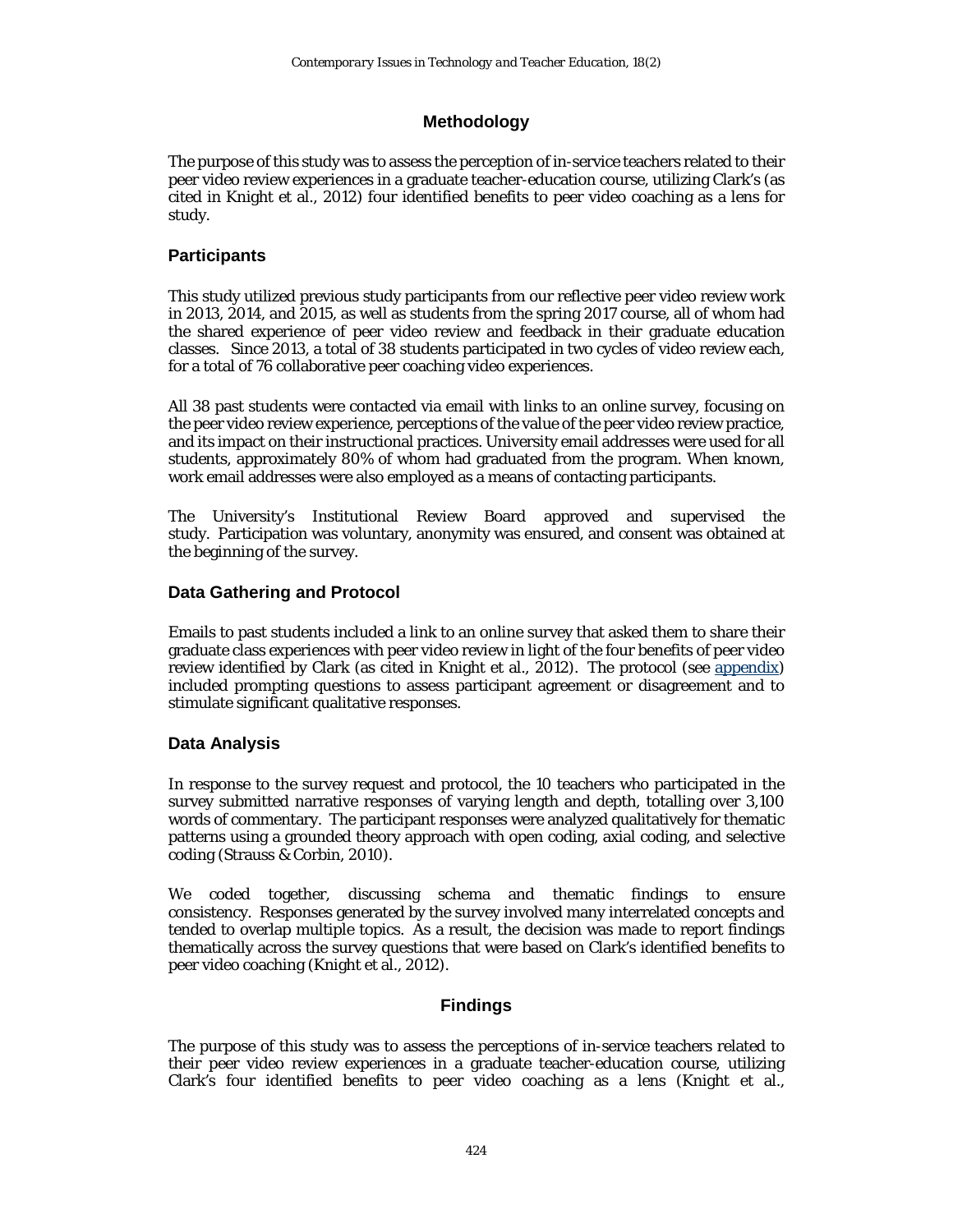2012). Qualitative analysis of participant responses yielded four categories of findings: (a) perspectives on mechanism of peer video review, (b) perception of individual experiences, (c) impact on professional practices, and (d) suggestions for application. Figure 1 illustrates the four findings and their related codes.

| Findings         | <b>Perspectives</b><br>$_{\rm en}$<br>Mechanism | <b>Perception of Individual Experiences</b>                                 |                        |                                                                                                                                        |                                                                                                                                                                         | <b>Impact on Professional Practices</b>     |                                                     |                         | <b>Suggestions for</b><br><b>Application</b> |                              |
|------------------|-------------------------------------------------|-----------------------------------------------------------------------------|------------------------|----------------------------------------------------------------------------------------------------------------------------------------|-------------------------------------------------------------------------------------------------------------------------------------------------------------------------|---------------------------------------------|-----------------------------------------------------|-------------------------|----------------------------------------------|------------------------------|
| codes<br>Related | Video as<br>medium                              | Range of<br>responses to<br>vulnerability/<br>seeing<br>oneself on<br>video | Valuable<br>experience | Opportunity for<br>growth/reflection:<br>· Shift perspective<br>• Learning from<br>others' teaching<br>and feedback<br>offered to them | Development of<br>professional self-concept:<br>· Affirmation and pride<br>• Empowerment<br>through first-hand<br>engagement in<br>process<br>• Emergence of<br>empathy | Safe.<br>helpful,<br>supportive<br>feedback | <b>Relationships</b><br>and a sense of<br>community | Discussion<br>of change | General<br>suggestions                       | <b>Potential</b><br>contexts |

**Figure 1.** *Findings and related codes.*

# **Perspectives on Mechanism of Peer Video Review**

Participants acknowledged positive aspects to utilizing prerecorded video of instruction for peer coaching sessions, including ease of use. They noted the ability to freeze time, replay, rewind and rewatch the recording. One noted, "It is a different experience to see yourself do something and have feedback versus not having the video and only a written critique." Participants expressed an appreciation for seeing practice in action, noting, "Seeing/hearing how others teach is much more beneficial than talking about what other teachers do or reading about what they do. We rarely have opportunities to do peer observations so the videos help to spotlight best practices."

While video offers participants the ability to relive and study the recording an endless number of times, two students did not watch their recordings at all prior to the group share, and three watched once; other students reported watching their videos between two and five times. None reported watching the video footage after the shared peer coaching session in class.

# **Perception of Individual Experiences**

*Range of Responses to Vulnerability/Seeing Oneself on Video***.** While a few respondents were comfortable with viewing themselves teaching (having had past experience seeing themselves professionally on camera), most respondents expressed a sense of anxiety and nervousness related to such vulnerability. Most participants who conveyed nervousness referenced their professional practices, as evidenced by these statements:

- "I did not like watching myself…but I actually took the time instead to watch what my students were doing."
- "I was most fearful sharing it with others because of a perceived embarrassment over my teaching methods."
- "I was nervous about my video because I never watched myself teach."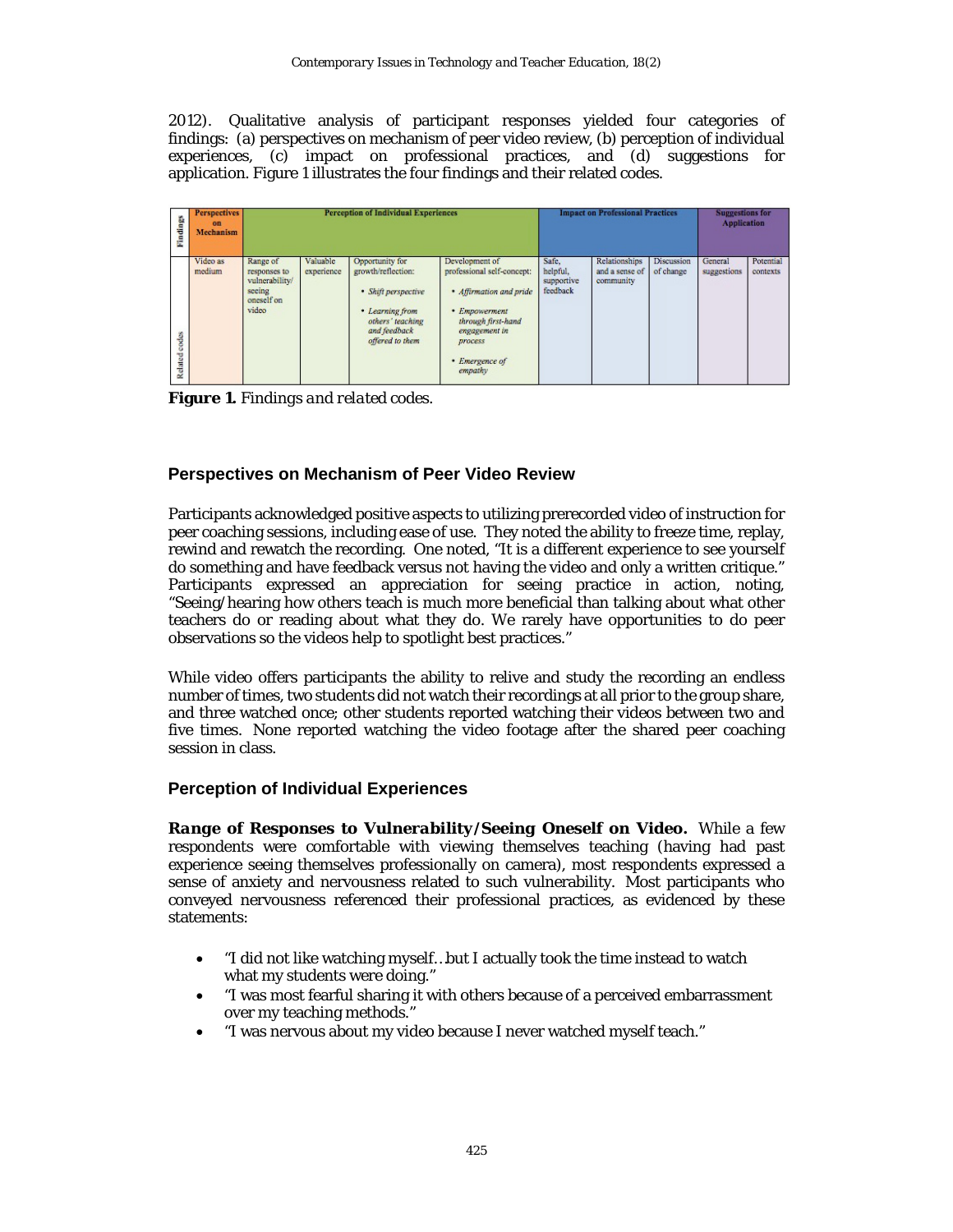One respondent indicated her fear was more about self-consciousness related to appearance: "When I first thought of recording myself, I didn't like the idea of seeing myself on video. But then when I watched it with my peers, it wasn't that bad."

*Valuable Experience.* While initial anxiety was broadly expressed surrounding watching oneself on video, overwhelmingly the experience was viewed after the fact as beneficial and helpful to participants in ways that will be explored in subsequent findings. One respondent summarized this tension between the challenge and the value by stating, "As hard as it is to watch myself, I do think it helped me grow in my practice." Echoing the impact of the practice, another respondent stated, "It was an extremely powerful tool that impacted my teaching considerably; it's also extremely simple and it is surprising that it doesn't occur more often with teachers."

#### *Opportunity for Growth and Reflection.*

*Shift perspective.* One way in which participants described the peer video review experience as helpful was the ability to shift perspective and view classroom happenings as an outsider. One used the phrase "outside looking in," describing the feeling of being an observer to the scene. Numerous respondents noted their interest in focusing on their students, saying, "I can more easily see how my students respond to me as I teach," and "I didn't realize the kids I was losing, as far as attention was concerned." Allowing teachers to relive a scene in their daily professional life also led to the ability to notice new elements of classroom happenings in more depth, as two respondents noted.

*Learning from others' teaching and feedback offered to them.* A few respondents mentioned the benefit of being able to see other professionals' classrooms in action, and they underscored the added benefit of listening in on the feedback given to others in these peer video review configurations. One stated, "I learned from when I received feedback from my peers, but I also learned by watching my peers and hearing the feedback shared for them as well."

*Development of Professional Self-Concept.* Participants indicated changes in their feelings related to their professional identity, including a sense of affirmation and pride, a sense of empowerment, and the emergency of empathy.

*Affirmation and pride.* A number of respondents noted how the peer video review experience provided them with a sense of affirmation of their practices. One stated, "I found it affirming, as I am a veteran teacher.... Often I have felt good about my delivery and my acquired skills, and this helped to confirm my choice of profession." Another stated, "It was awesome to have people to uplift me and point out my positive points."

Viewing recorded instruction also inspired a sense of pride, with respondents commenting, "I was proud to witness the progression that I saw when teaching concerning my students," and "I saw the connection I had with my students."

*Empowerment through firsthand engagement in process.* In contrast to typical observations conducted by administrators for the purpose of evaluation, the peer review was collaborative, participatory, and engaging. One respondent stated, "Just having the time to reflect on our teaching by seeing for ourselves (not through someone else's interpretation) is so valuable and is something we don't get to do enough!" Unlike evaluation done *to* teachers, peer review gave them a structure for reflection done *with* and *for* them.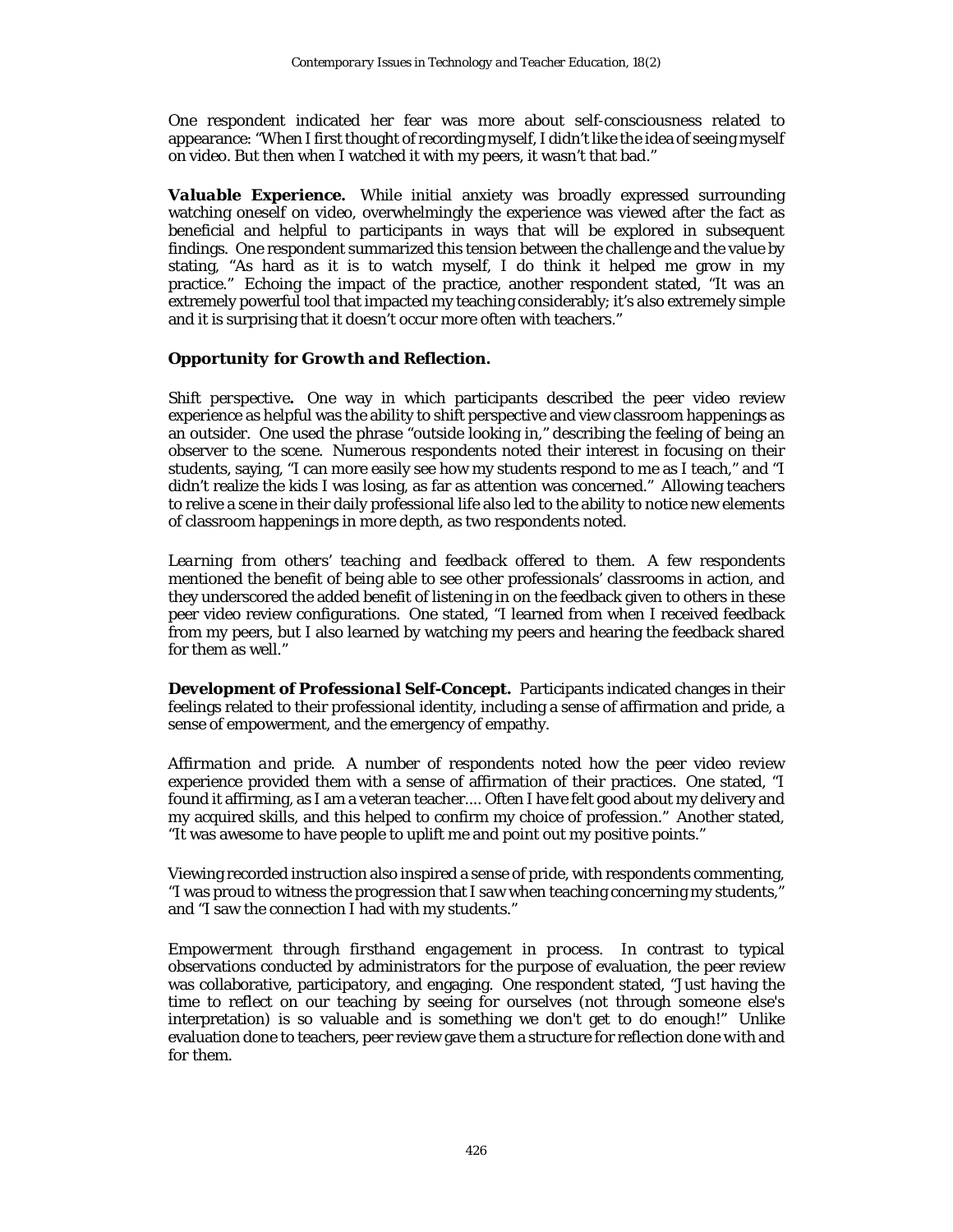*Emergence of empathy.* Participants spanned the P-12 spectrum, teaching in both regular education and special education environments. Evidence of empathy and respect for each other, given the varieties in teaching assignments, emerged. One stated, "In my opinion, middle and high school teachers have it much harder than elementary [teachers]." Another respondent noted, "For me, I was introduced to the elementary world of 2017, and I really do appreciate the challenges my colleagues face at this level."

# **Impact on Professional Practices**

**Safe, Helpful, Supportive Feedback.** Some participants highlighted the safety they felt in the peer video review context, because the experience occurred in a learning community. It was done *with* and *for* them, unlike evaluation which can feel like it is done *to* a teacher.

- "Peers critiquing me were nonthreatening, since I knew them and we were all in it together."
- "As it turns out it was very helpful to have feedback, and they were supportive instead of critical."
- "They gave me tips and helpful remarks and in a judgement free zone."

One warned of the danger of sacrificing depth for kindness, noting, "Teachers were kind to others, so 'real' feedback was limited."

*Relationships and a Sense of Community.* Several participants addressed the topic of relationships and bonds in the classroom community, with varying intensity. On the positive end, one credited the peer video review as a catalyst for bonding, saying,

I did not feel as connected to my classmates until we had that experience as a group. Now I miss them and wish I will have more classes with them. The experience really helped to facilitate our work with each other and to help each other to reflect, especially when we could see what others necessarily could not because they may have been overly critical of themselves.

One participant spoke of the ongoing collaborative nature of sharing and supporting each other, characteristic of a group with a high sense of community: "You worked with your peers sharing insights and support to continue helping each other grow." Another student spoke of a permanent sense of community that would carry on beyond the semester:

I will not forget the people who were in this class. I loved hearing about their experiences, and they really encouraged me during a very difficult transition in my career. I was excited to see my peers teach and see how they handled different situations. It was awesome to have people to uplift me and point out my positive points.

Not all commented on a positive sense of community. One participant explicitly stated that peer video review did not provide a bonding experience, and another highlighted the risks of such intimate vulnerability beyond comfort levels, by saying, "Teachers are very critical with themselves and can shut down instead of allowing this vulnerability."

*Discussion of change***.** Numerous respondents talked about the impact of peer review on their practice, discussing the concept of change. One indicated no change, but said the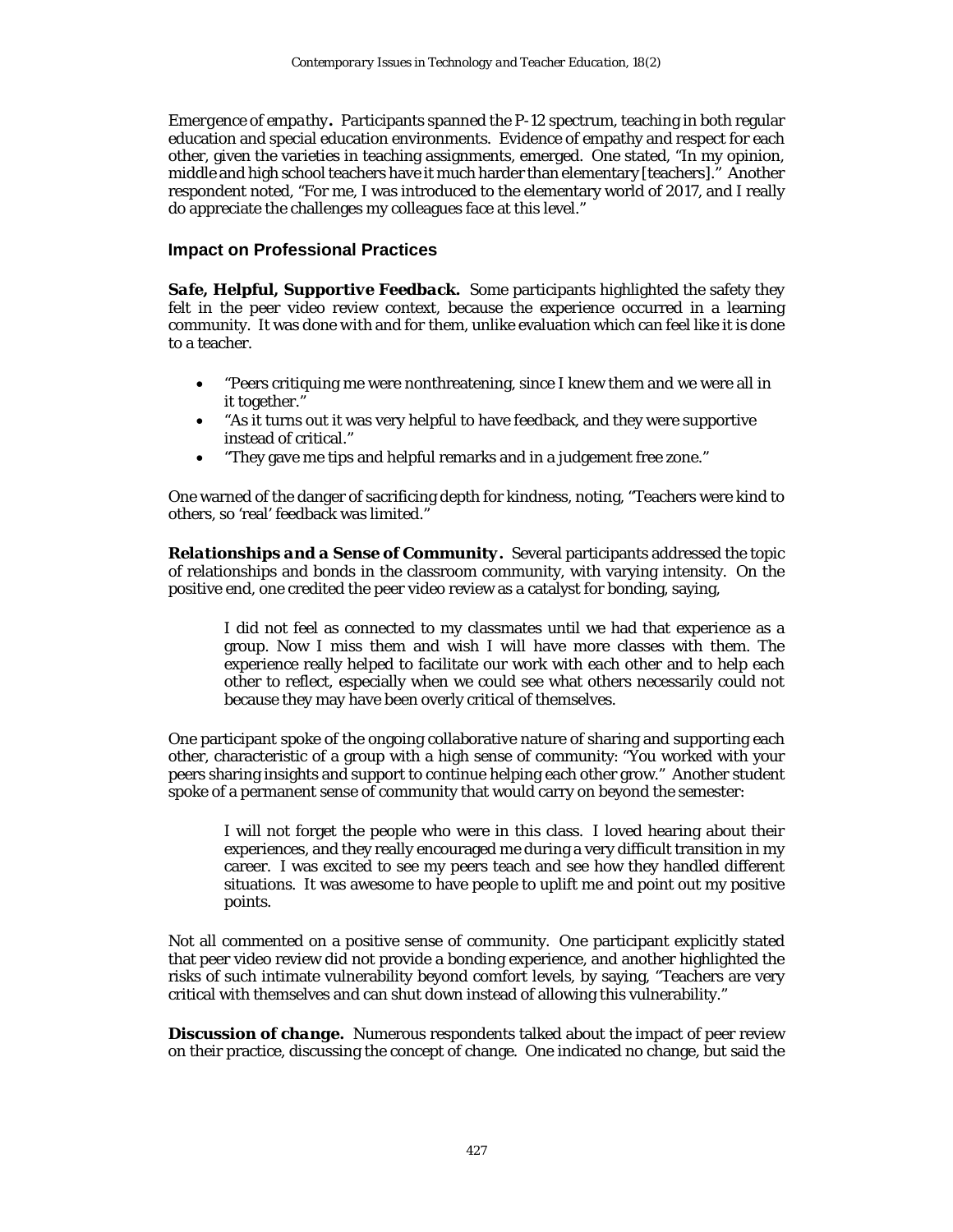video review affirmed their thoughts on good practice. Another hinted at a willingness to change, but overall satisfaction with their practice:

I do not feel I have changed too much based on the videos and conversations I presented but would be interested in doing something like this again to continue to look at my instruction and see where change is needed.

Four others provided examples of ways that they had changed since the peer video review:

- "I believe I changed my ratio of direct instruction to small group work."
- "I was able to see what level of questioning I used and adjust to go higher to make my students grow."
- "I am not favoring one part of the room over another any longer."
- "I do believe that I have differentiated instruction more."

# **Suggestions for Application**

*General Suggestions***.** When participants were asked if there was anything else they wished to share about the peer video review experience, a number of practical suggestions emerged. One suggested that group members watch the videos ahead of time, write down thoughts, then watch collectively and share their thoughts. Another suggested grouping teachers more closely by the age range of children they serve, so the conversations and practices are more relatable to all in the group.

One suggested peer video review occur more frequently, stating, "Just having the time to reflect on our teaching ... is something we don't get to do enough." Another respondent noted peer video review would be effective in helping teachers identify and target specific classroom practices for study, citing "wait time, creating a welcoming environment, and levels of questioning" as examples. Completing multiple rounds of peer video review, shifting the instructional focus each time, was another suggested application.

**Potential Contexts.** Participants suggested ways to carry the benefits of peer video review from the graduate school environment to other contexts of teachers' professional lives. One survey respondent made the suggestion of integrating peer video review into the teacher evaluation process: "I wish that instead of several observations by administration we could replace one or two of those with peer video reviews or even just a self-evaluation of our own videos that we then submit to the administration."

Several respondents highlighted the potential to use peer video review structures for mentor and teacher leadership, particularly with novice teachers in the induction and mentoring processes. One more-experienced teacher noted, "As a veteran, I was able to really provide thoughtful suggestions to other less experienced teachers," while a novice teacher noted, "I was able to ask them to look for or trouble shoot certain things, and it was really helpful to have extra sets of eyes with years of experience to help me brainstorm solutions." A third participant stated, "I can truly see this as invaluable for teachers who have not had countless observations and who are in the first five years of their career."

# **Limitations**

The survey was distributed to all original participants of the peer video review experience (four groups between 2013 and 2017). Out of 38 total participants we attempted to contact, 10 responded, yielding a 26% response rate. We anticipated low response rates based on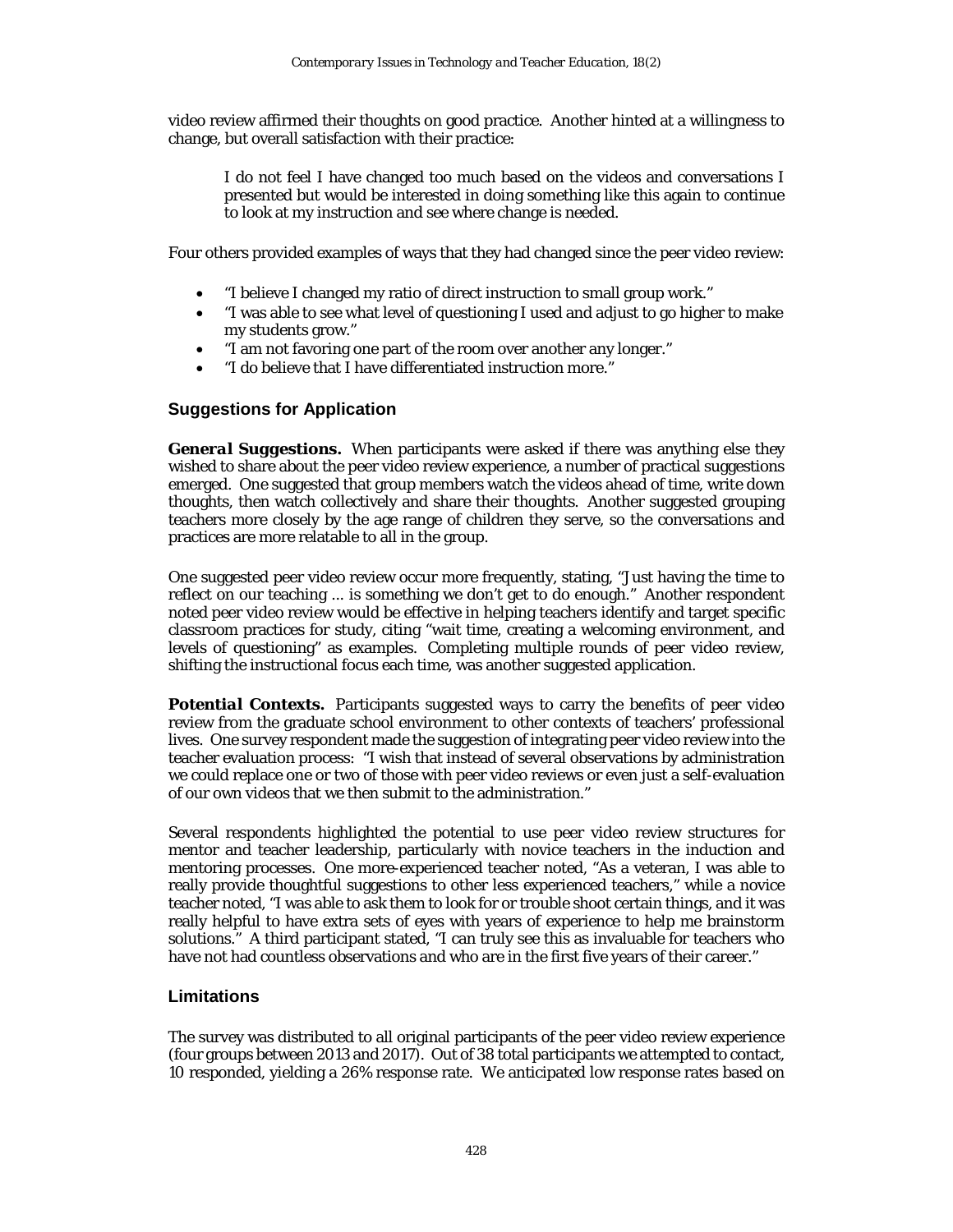the knowledge that more than 80% of participants we attempted to reach were students who had already graduated from the program. We used university email addresses unless other contact information had been shared by students; we did not know how many participants retained or used their university email addresses after graduation. In addition, participants have been removed from the experience for a range of a few months to 4 years. Most, if not all, participants are full-time educators with significant time commitments that might have precluded participation. That said, the 10 who responded provided rich feedback with a variety of opinions, which gave balance to the discussion.

#### **Discussion**

Peer video review offers promising outcomes as a mechanism for professional development that involves teachers meaningfully in their own growth. To more deeply understand the benefits, challenges, and potential applications of peer video review, this study sought peer video review participants' feedback on the process, as experienced in a graduate school reflective teaching course. The questions posed to participants were framed around Clark's four identified benefits of peer video review (Knight et al., 2012).

# **Connecting to Clark's Four Stated Benefits of Peer Video Review**

While the responses to the protocol involved many interrelated concepts that were analyzed holistically, for framing purposes of this study's findings the responses were reconnected to Clark's four stated benefits of peer video review (Knight et al., 2012).

**Benefit 1.** Participants indicated significant learning — about their practices, their students, their professional identities, and their peers — through peer video review. While some respondents indicated they previewed the video (six respondents stated they viewed it between one and five times) before bringing it to their classmates for the sharing session, some (two respondents out of 10) did not preview it, and none responded that they viewed the recording postsharing session. Thus, the component of watching several times was weak, as teachers watched between one and six times throughout the entire process (including group viewing). Yet, overall, watching themselves teach in a collaborative setting with feedback from peers was cited as highly valuable and meaningful.

*Benefit 2.* No specific common instructional strategy-focused PD preceded the peer video review (as found in Clark's work), given that the participants had unique teaching assignments in diverse classrooms, schools, and school systems. Yet, all participated in a similar process of researching an instructional area of focus and creating a differentiated peer observation rubric through a common graduate level class. Some respondents reported changed practice as a result of the peer video review experience.

**Benefit 3.** Participants spoke of the benefit of seeing instructional strategies in practice in real classrooms, referencing the benefit of learning new strategies and ideas, as well as listening to the feedback provided to them and to their peers. A veteran teacher carried this sentiment further by noting the ability to offer suggestions and experienced insight to younger teachers.

**Benefit 4.** Several participants noted the helpfulness of supportive colleagues, the vulnerability required for such an exercise, the safe space created by like-minded peers, and the strength of relationships formed through the experience. The majority of comments expressed sentiment strongly agreeing with Benefit 4, noting that trust was strengthened and stating, "This is absolutely true.... Now I miss them and wish I had more classes with them," and "I will not forget the people in this class." One participant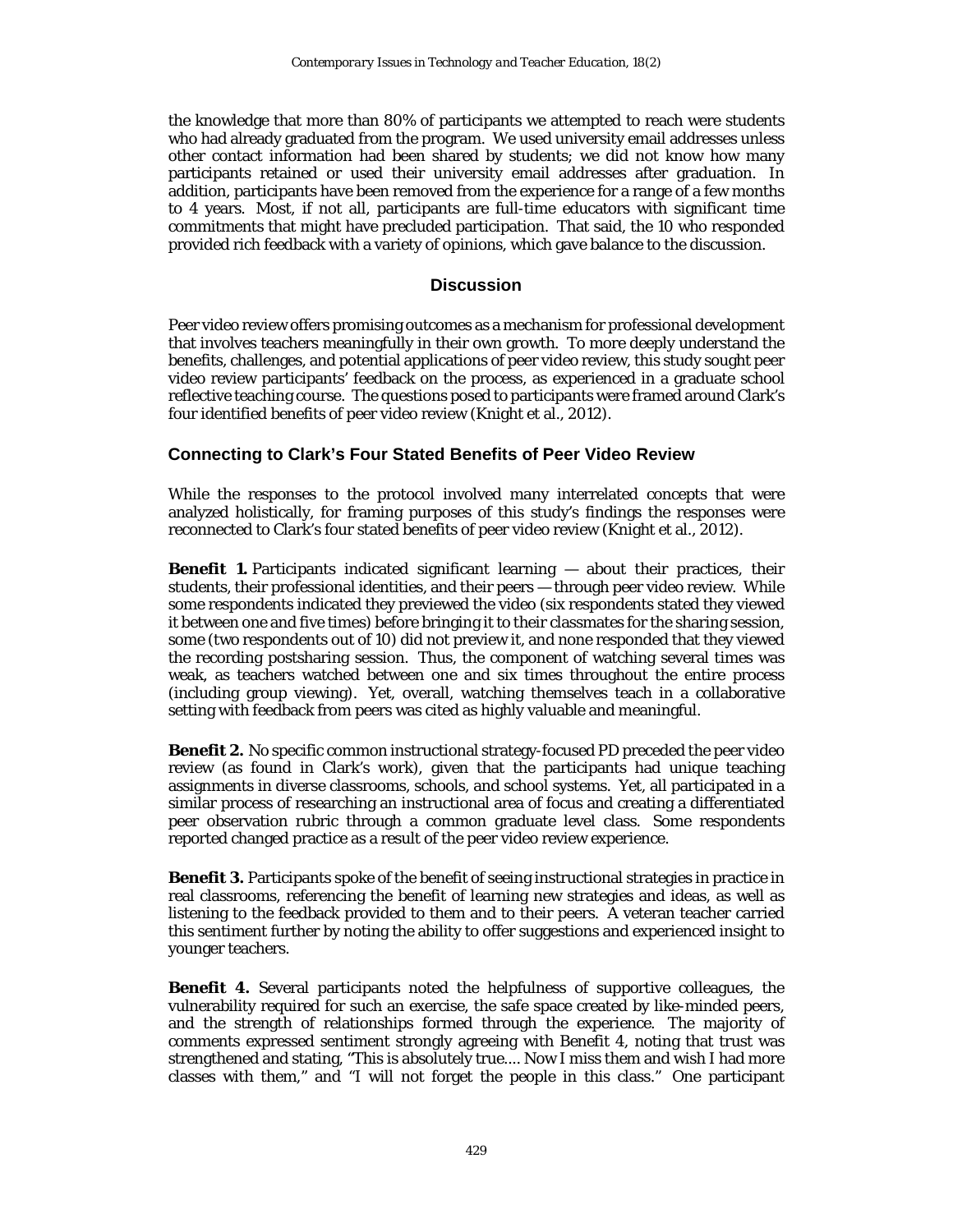disagreed with the Benefit 4, stating rather, "I don't think it changed at all.... I didn't build better relationships due to the video." However, even this individual commented on the positive value of the peer video share practice.

# **Additional Findings**

In reflecting on participants' survey responses and existing literature regarding peer video review as effective PD, important implications arose beyond the connections to Clarks' four benefits of peer video review for the broader context of teacher professional learning and growth. Participant responses, paired with literature in the field, affirmed that the practice of teachers recording their instruction and sharing it with peers is initially intimidating, but ultimately worthwhile. The strategy had an impact on participants' personal and professional views of their practice as teachers.

Participants reported advantages of the practice as PD, including access to the process and ease of use, influences on reflection and self-concept, creating the culture of a learning community, and a focus on continuous improvement. Respondents also provided insights into possible applications for practices across contexts, including teacher preparation, teacher mentoring and induction, observation and evaluation procedures, continuing education for in-service teachers, and higher education.

*High Quality PD.* Peer video review exemplifies many hallmarks of high quality PD, specifically the aspects of job-embeddedness, relevance and authenticity, personalization, and active engagement. In a meta-analysis of the most effective elements of instructional coaching as high quality professional development, Desimone and Pak (2017) identified a coaching framework that includes features related to active learning, coherence (learning opportunities that are connected and relevant to the work), and collective participation, all of which are supported by the peer video review approach.

While shortcomings of traditional PD formats often are reported as feeling disconnected and unrelated to real challenges in the classroom, focusing on the improvement of teaching and learning through the study of teachers' actual instructional practices using peer video review is by definition job-embedded, relevant, and authentic. It personalizes the learning for teachers by honing in on their own weaknesses and strengths, and feedback can be elicited specific to their needs, making the learning experience deeply meaningful.

When implemented in a group of peers in parallel position (no hierarchy or leadership roles), peer video reviews have the opportunity to take on the characteristics of grassroots PD, teacher led and directed (Gaudin & Chaliès, 2015; Moore, 2008). In group configurations, everyone has something to notice, to share, and to offer, promoting active engagement of all participants in the PD process. It is the opposite of the many eye-roll inducing traditional PD sessions done *to* teachers without their voice and choice; instead it is PD done *with* and *for* the teachers in a deeply personal, meaningful, and relevant way.

*Advantages of Peer Video Review Format.* Participants found the sharing of digital video fairly easy to accomplish, presumably because of the ubiquity of personal digital devices and the common practice of sharing videos via social media. Connor (2017) also discussed the efficiencies actualized in this format through reduced costs and potential for scalability. Traditional forms of PD, such as graduate courses and professional conferences, are highly expensive. In contrast, peer video review is practically free, costing only time. Personal digital devices, internet connectivity, and social media accounts are ubiquitous, making the process low-cost, efficient, and easy to learn and replicate.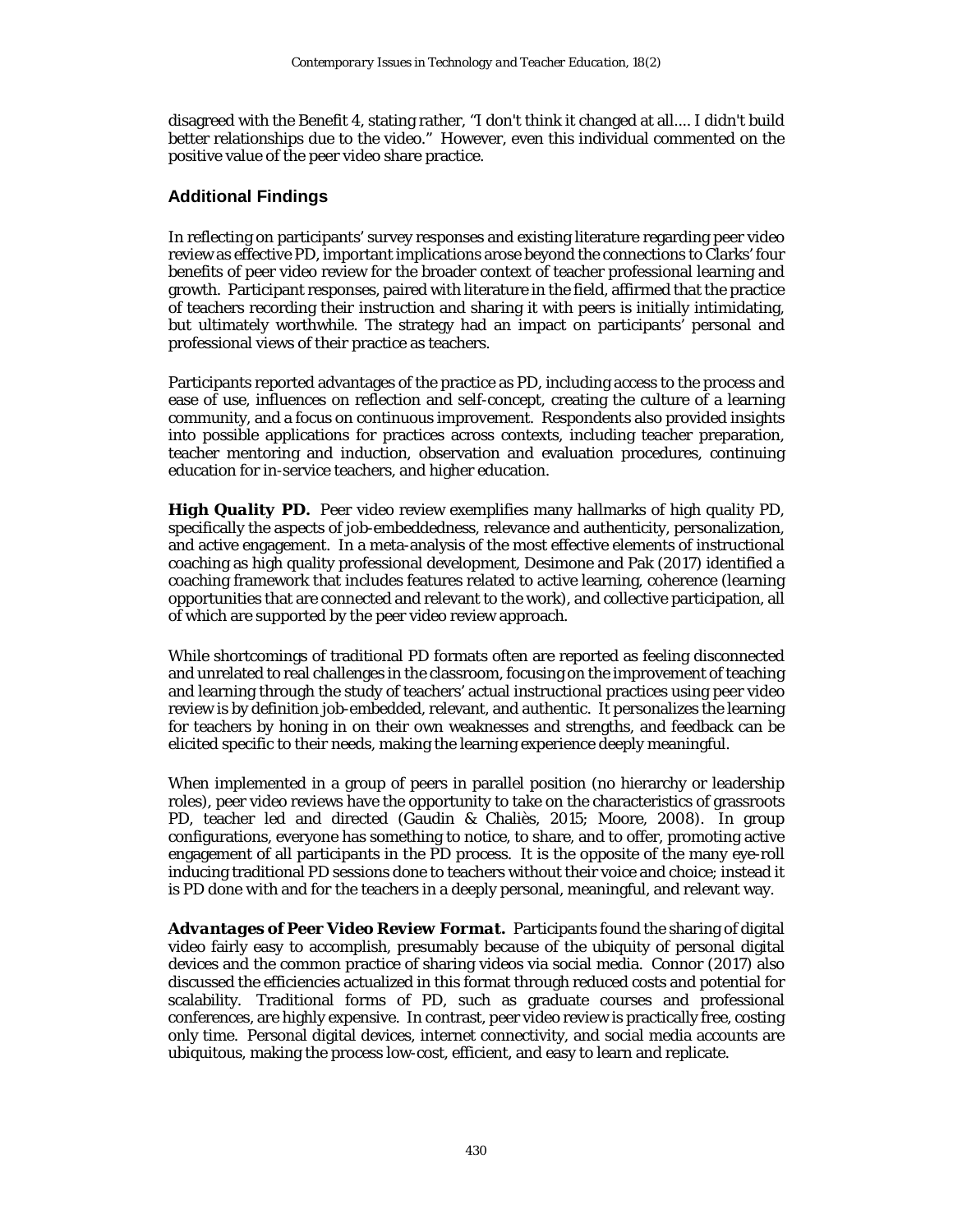In addition to the simplicity, savings, and scalability of recording and sharing, the ability to record and replay instructional videos at a different time and location helps overcome challenges inherent in traditional in-person peer observations. Video can be watched as often as desired, in advance of the sharing experience or at a later date and time, following the group share (Beisiegel et al., 2018; Gaudin & Chaliès, 2015; Rosaen et al., 2008).

Often teachers on the same grade level teams have common planning time, which is excellent for collaboration but challenging when trying to view each other teaching live. This technology and structure can solve the problem of access. Furthermore, educator are not restricted to being observed by colleagues in close proximity, as they can seek out respected peers across wide geographic expanses. This strategy may be particularly helpful for teachers working in school cultures that are not yet defined by collaboration and vulnerability, as they can seek out peers anywhere.

*Reflection, Metacognition, and Professional Self-Concept***.** Another unique aspect of video review, as opposed to traditional in-person, third-party observations, is the ability to shift perspective and see oneself in action (Knight et al., 2012; Sherin & van Es, 2009) and even move beyond the experience from the teacher's perspective, shifting instead to the experiences of students in the classroom (Vanderburg & Stevens, 2010). Rosaen et al. (2008) described the "slowing down" effect of video, allowing the viewers to transcend the normal boundaries of time, to hit pause, think, rewind, and rewatch.

Teachers can improve their professional vision and noticing skills through video club participation (Sherin & Han, 2004). Video reviews can have great value, even apart from the peer feedback component, as professionals can reflect and see themselves in new ways, perhaps confronting their long-held beliefs about their own practice. Relatedly, coming face to face with one's self through video review is connected to the development — or even evolution — of self-concept and professional efficacy (Darling-Hammond et al., 2017).

*Culture of Sharing, Sense of Community***.** Most participants in our study spoke of initial fear and apprehension about sharing their videos with peers, citing discomfort with that level of vulnerability with colleagues, but most participants also cited the value of the experience in affirming their practices, providing them new ideas, exposing them to new perspectives, and building a bond with their classmates. These findings affirm the benefits outlined by Knight et al. (2012) once the barrier of fear is broken and speak to the valuable and transformative experience peer video reviews provide when experienced in a collaborative context with supportive colleagues.

Additionally, participants spoke of empathy and respect for their colleagues working with different populations and age levels of students. Benefits of peer coaching acknowledged in the literature include exposure to and learning about teaching in other classrooms and grades (Vanderburg & Stevens, 2010) as well as an appreciation of and empathy for colleagues (Sterrett et al., 2013). Participants also spoke of seeing others' situations and challenges, reducing their own sense of isolation (as in Borko et al., 2008).

Making the time to connect meaningfully with colleagues regarding their practice emerges in professional literature as a real need among teachers. From the perspective of a practitioner, Tonishia Short, a recognized and skilled educator who took a year off from teaching, lamented her professional frustration in a Center for Teacher Quality blog: "Do we allow [teachers] to learn from their peers? If a teacher is struggling with classroom transitions do we allow her to consult with a master teacher in the building to help her learn a few tips and strategies? We have 'sleeping giants' in our schools" (Holland, 2017, para. 15).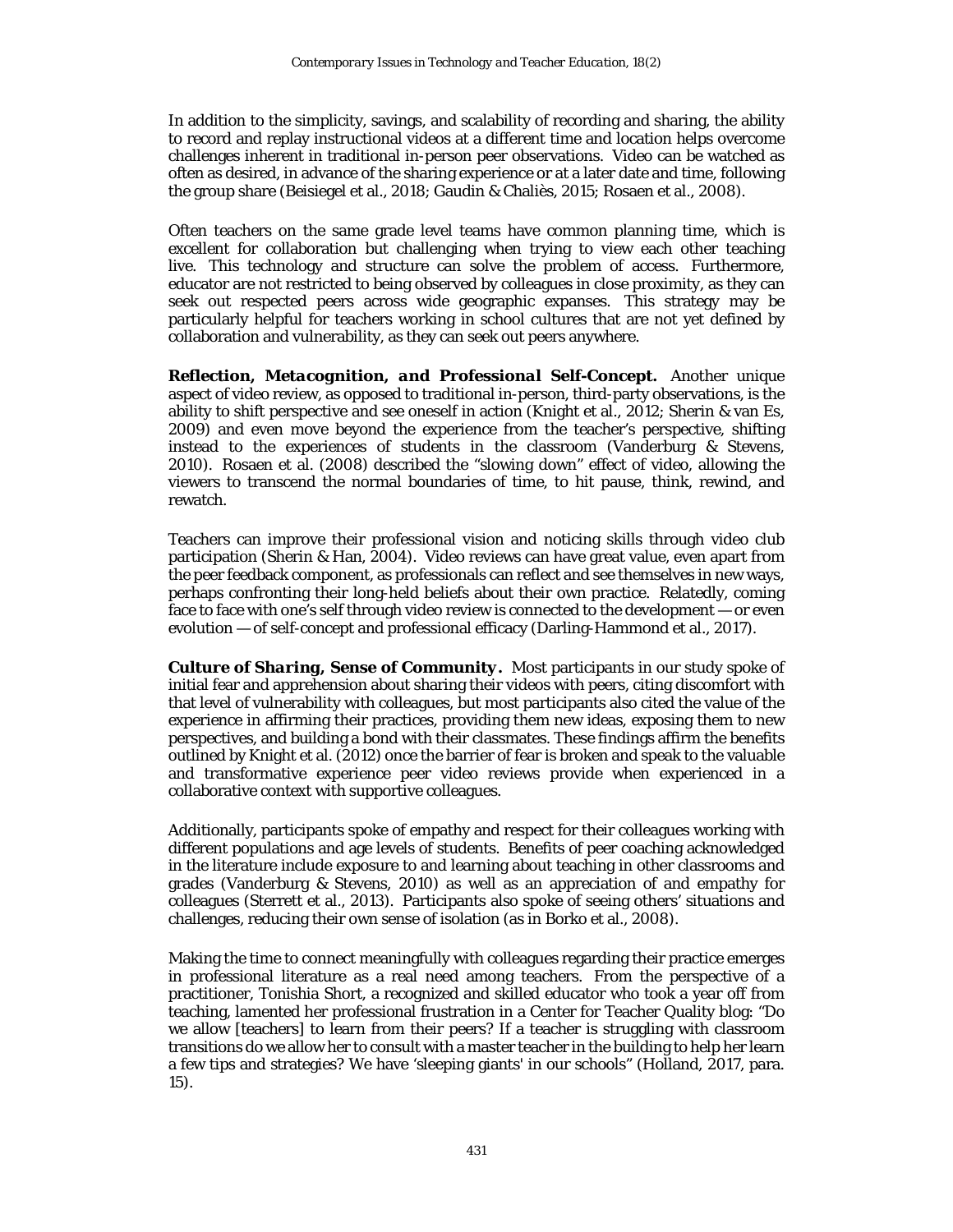A culture of sharing and learning is what should characterize the education profession, as the chief job of leaders of learning is to learn continuously, ourselves. By modeling transparency, embracing a reflective posture, and harnessing the collective brain trust, educators not only get better in practice, but better at getting better. The side effects of building such a collaborative and supportive learning culture include strong camaraderie, meaningful bonds, and a powerful sense of connection to each other and to the profession.

*Practice-Focused Continuous Improvement at the Classroom Level.* Video clubs have the potential to support educational reform efforts (Sherin & Han, 2004). By using the format of peer video review across departments, schools, and systems, examination of instructional practices and strategies for improvement becomes the focus of school improvement at the classroom level — in every classroom — bringing about more coordinated, comprehensive, cohesive change. This change can empower teachers to believe they are part of the solution and critical actors for change, boosting their efficacy related to changing outcomes for students.

When implemented within a broader culture of continuous improvement, peer video review helps elevate the craft of teaching through collective and reflective examination and the affirmation of what good instruction looks, sounds, and feels like. Peer video review is intended to support teachers' better understanding of teaching and learning in a nonevaluative context (Sherin & Han, 2004). As our participants suggested, peer video review has promise in working with new teachers and in mentoring relationships.

The format may also be integrated into preexisting structures of professional learning communities (DuFour & Eaker, 1998). Many parallels exist between peer video review and the video reflection components of the National Board Certification process (National Board for Professional Teaching Standards, 2017a), which is one effective, nontraditional PD experience (Cohen & Rice, 2005; Jones, 2015;) and recognized as a quality indicator in some empirical studies (National Board for Professional Teaching Standards, 2017b).

#### **Closing**

Traditional professional development and feedback mechanisms for teachers are often prescriptive, one-size-fits-all, and unidirectional, from expert or evaluator to teacher. Figure 2 summarizes common PD formats, moving to progressively complex, differentiated, and teacher-centered learning opportunities, culminating in peer video reviews. While collaborative learning through traditional PD has merit, and video review and self-reflection can take place in isolation, engaging in peer video review combines the strengths of collaboration with self-reflection on the primary source of the video footage and the strength of this format lives at this intersection (Borko et al., 2008; Daniels et al., 2013; Vanderburg & Stevens, 2010).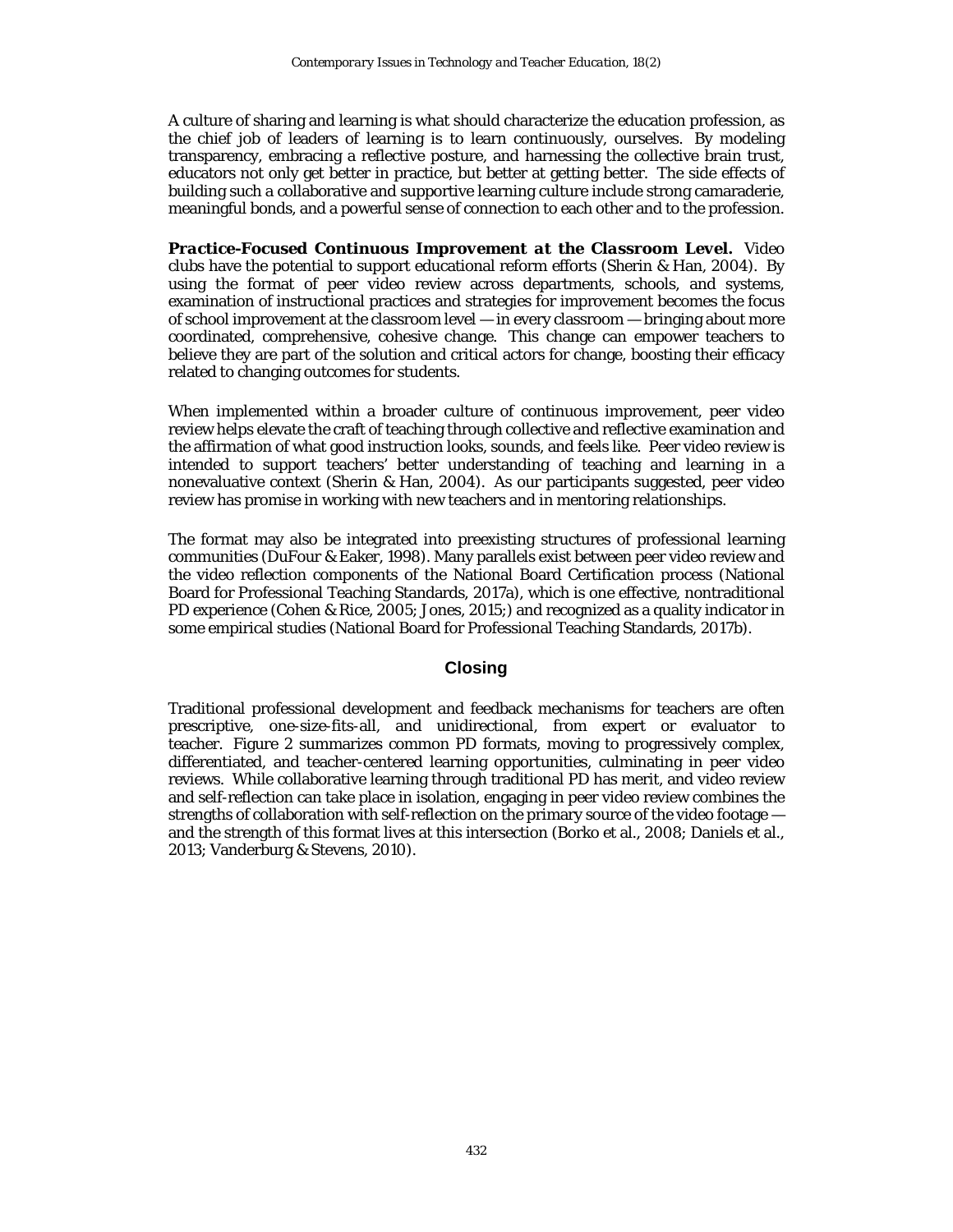

**Figure 2.** *Contrasting PD formats.*

Figure 3 illustrates the interactions surrounding this intersection. The opportunities for connection, collaboration, perspective-shifting, and idea-sharing are a great strength of peer video reviews, and the value of these interpersonal exchanges is not replicated at the same level in the other formats.

Charlotte Danielson (2007) said, "Time is well spent when peers conduct self-assessments and then discuss areas of perceived weakness and strength with each other" (p. 176). When so much competes for the time of educators, ensuring time is well spent should be the commitment and gold standard of PD leadership efforts. Nationally recognized educator, Renee Moore (2016), in a recent Association for Supervision and Curriculum Development blog addressing how teachers learn, recommended,

Whenever possible, districts should opt for teacher-led PD, giving participants ample time to collaborate with each other, practice new ideas or techniques, and get ongoing support for their implementation. We also encourage local PD planners to ... provide ample opportunities for teachers to model, practice, question, and evaluate classroom practices ... [and] make use of available technology, including social media, that could enhance collaboration among teachers across levels, subject areas, or buildings. (para. 7)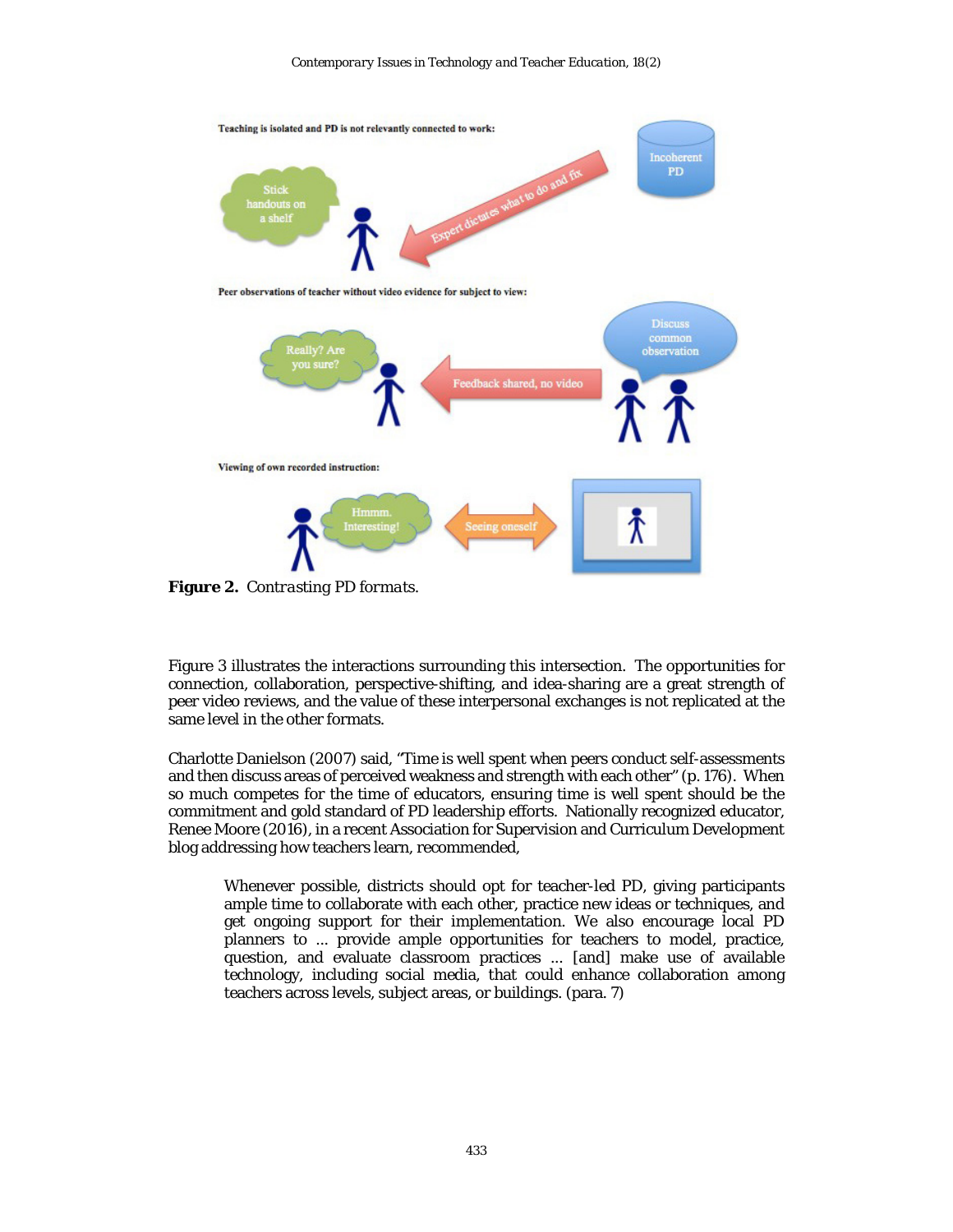

**Figure 3.** *Interactions in peer video review format.*

While peer video reviews do not have the corner of the market on effective PD characteristics to answer this call, they can be utilized as a part of a "balanced professional learning diet" (Swanson, 2014, p. 40) along with other active, job-embedded learning designs that focus on the "transfer of learning to practice" and facilitate "construct[ion] of personal meaning... deep understanding of new learning and increase [the] motivation to implement it" (Learning Forward, 2015b, para. 8).

#### **Implications**

The findings of this study have implications for teachers, educational leaders, and faculty of teacher preparation and graduate education programs.

*For Teachers.* Based on the feedback from participants, the peer video review process can help teachers overcome fears of vulnerability and embrace the benefits of a professional community. Teachers are not alone in this challenging profession. Peer video review can be tried in the absence of or as a supplement to formal PD structures in a school district. Teachers can seek out like-minded colleagues who are willing to grow and connect with others they respect. They can learn and pay it forward by encouraging others, newcomers and veterans alike. Technology can be harnessed to remove barriers related to connection and collaboration over distances. No one is confined to the four walls of a school. P-12 students can also be engaged in peer video review experiences in the classroom to help them build reflective skills and a sense of classroom community.

*For Educational Leaders.* While vibrant, trusting, professional communities are not built overnight, educational leaders can take steps to build a culture of sharing and providing feedback in their spheres of influence. Given the low cost and minimal barriers to implementation, this accessible form of PD can be tried with staff, empowering them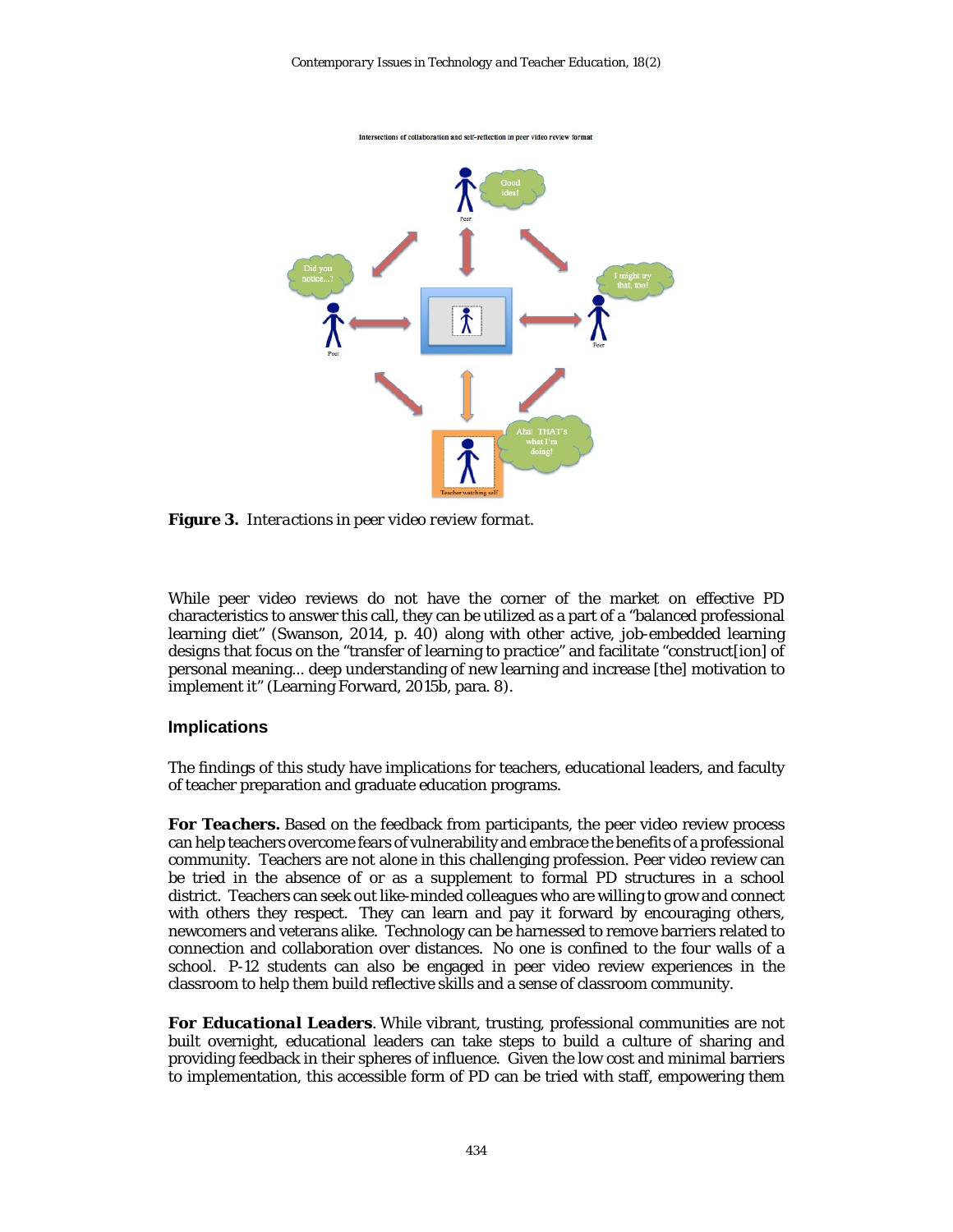through participation. Leaders should create and protect time for them to collaborate, share, and reflect with each other. Principals and other school leaders are encouraged to foster, facilitate, and equip teachers to engage in peer observation with video, with a goal of improving practice, communication, collaboration, and awareness of peer instruction and content around school.

Peer video review is a mechanism to personalize PD, pursuing growth *with* and *for* teachers, as opposed to sitting back from a distance and subjecting them to traditional PD done *to* them. To build buy-in and comfort levels, leaders can leverage video libraries of recorded instruction to build capacity for giving good feedback without the anxiety and vulnerability of personal recordings. Peer facilitators may need help to gain training and skill. Leaders should read, study, share, and explore professional literature on high quality feedback. Once trust and comfort levels have been established, peer video review experiences can be used to work through implementation dips in acquiring new skillsets in large-scale initiatives, where everyone is focused on perfecting the same practice with relative inexperience. A supportive culture of learning is important, and peer video reviews can be used throughout an organization.

*For Teacher Preparation and Graduate Education Programs.* At every stage of the career pipeline, educators need to develop interpersonal skills and reflective practice skills, both of which are exercised in the peer video review experience. Student teachers, leadership interns, and teachers in graduate programs or other forms of continuing study can and should engage in reflective communities of practice, and video peer coaching specifically facilitates on-the-job learning through sharing in an off-the-job setting. University faculty can model and facilitate video share discussion and growth among teachers (Arya, Christ, & Chui, 2014).

#### **Recommendations for Future Study**

Given the promise of peer video review, further study is needed to investigate the design, format, and contexts of successfully implemented video-sharing groups at the school and district levels in formal application, as well as via social media in more informal applications. While the use of clubs and video is gaining attention, their impact on practice needs further review, including the use of facilitators — trained and untrained, peer and nonpeer — in teacher video review sessions and the use of stock videos versus participants' own recorded instruction (Beisiegel et al., 2018). The work of Beisiegel et al. warrants extension and further exploration. Gaudin and Chaliès (2015) suggest that video reviews should be integrated into teacher education courses and programs, and we suggest a study focus on best methods for accomplishing this charge.

Scholarly literature on teacher self-study and video review mentions the closely related concepts of teacher noticing and professional vision (Sherin & van Es, 2009; van Es & Sherin, 2008). These concepts may specifically be facilitated or enhanced through the introduction of the video medium in peer video reviews; thus, researchers might further inquire how teachers analyze their instruction, what they look for and notice, and what, if any, shifts in perspective occur regarding themselves and the experiences of their students.

Given the development of a sense of community in peer video review groups, it would be interesting to investigate the development of "meaningful bonds" (Knight et al., 2012, p. 21) over distance, when peer video reviews harness technology to facilitate sharing across wide geographic areas, connecting educators who may not necessarily share organizational connections within a school or district.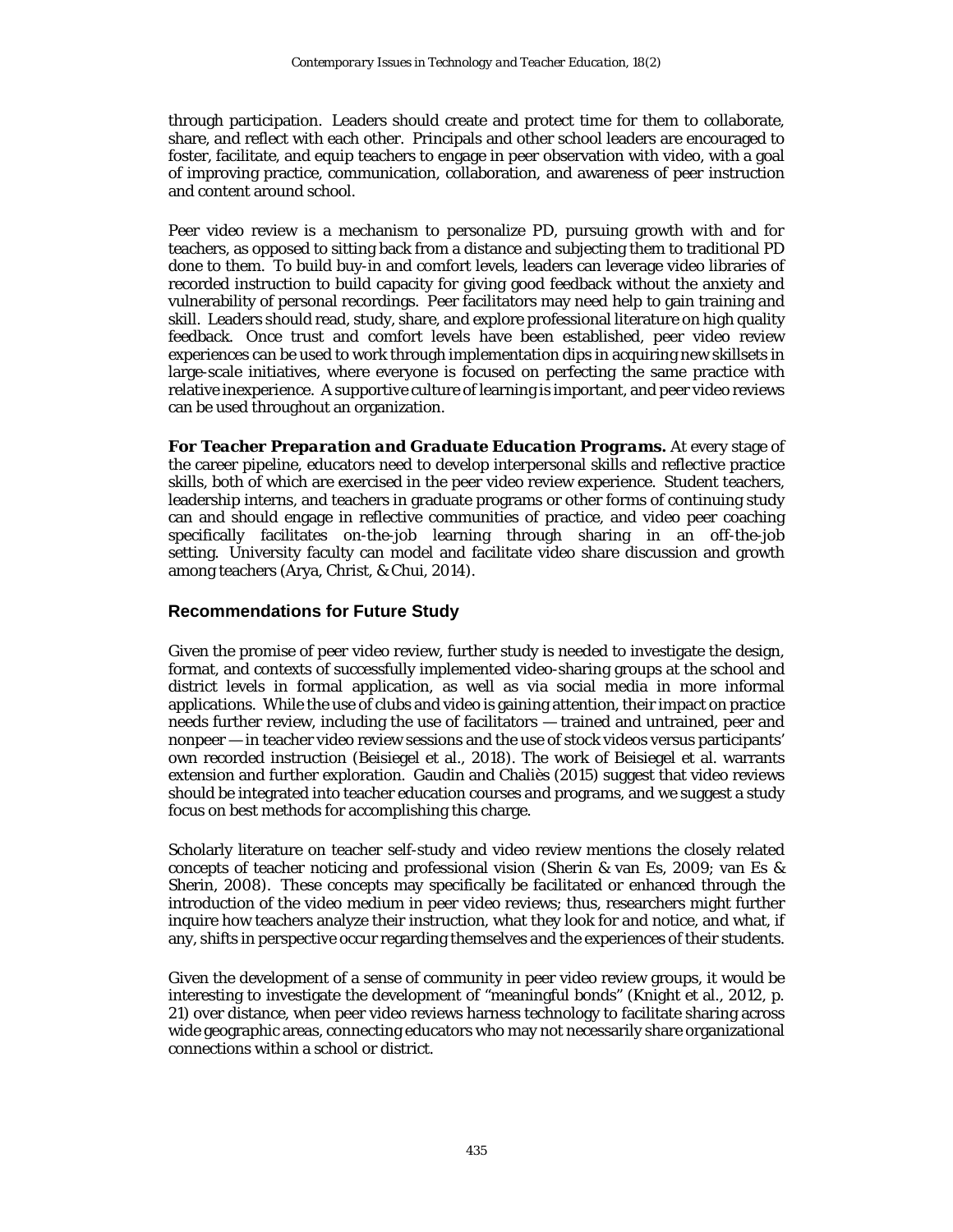Also connected to technological enhancements, as found in our 2017 study (Kassner & Cassada, 2017), the integration of a backchannel into peer video review experiences helped facilitate real-time feedback and provided a written record for later reflection. Further inquiry is needed into the integration of such technologies and how they impact the experience of collaboration in formal and informal peer video review applications.

Another direction for research relates to ways in which video viewing can be brought to the local schools as part of in-service teachers' continuing PD. Some researchers have suggested that teachers be trained as professional development facilitators or leaders to allow video viewing as a component of continuing professional development at the school and district level.

In discussions with practitioners and leadership in school districts in geographic proximity to our university, a need has been identified surrounding the development of teacher leaders who wish to enhance their skillsets and stay in the classroom, in contrast with teachers who aspire to administrative roles. Therefore, we intend to investigate potential partnership opportunities with a regional school district interested in building supportive cultures conducive to peer observation and exploring peer video review as a format for improving instructional practice and better preparing teachers for formal and informal instructional leadership roles.

#### **References**

Arya, P., Christ, T., & Chui, M. M. (2014). Facilitation and teacher behaviors: An analysis of literacy teachers' video-case discussions. *Journal of Teacher Education*, *65*(2), 111-127.

Beisiegel, M., Mitchell, R., & Hill, H. C. (2018). The design of video-based professional development: An exploratory experiment intended to identify effective features. *Journal of Teacher Education*, 69(1), 69-89. doi: 10.1177/0022487117705096.

Blakely, M. R. (2001). A survey of levels of supervisory support and maintenance of effects reported by educators involved in direct instruction implementations. *Journal of Direct Instruction*, *1*(2), 73-83.

Borko, H., Jacobs, J., Eiteljorg, E., & Pittman, M. E. (2008). Video as a tool for fostering productive discussions in mathematics professional development. *Teaching and Teacher Education*, *24*, 417-436.

Cohen, C., & Rice, J. (2005). *National Board Certification as professional development: Design and cost*. Washington, DC: The Finance Project.

Concordia University. (2016, June 14). *10-year spending trends in U.S. education.* Retrieved from [http://education.cu-portland.edu/blog/news/10-year-spending-trends](http://education.cu-portland.edu/blog/news/10-year-spending-trends-in-u-s-education)[in-u-s-education](http://education.cu-portland.edu/blog/news/10-year-spending-trends-in-u-s-education)

Connor, C. (2017). Commentary on the special issue on instructional coaching models: Common elements of effective coaching models. *Theory into Practice, 56*(1), 78-83.

Daniels, E., Pirayoff, R., & Bessant, S. (2013). Using peer observation and collaboration to improve teaching practices. *Universal Journal of Educational Research*, *1*(3), 268-274.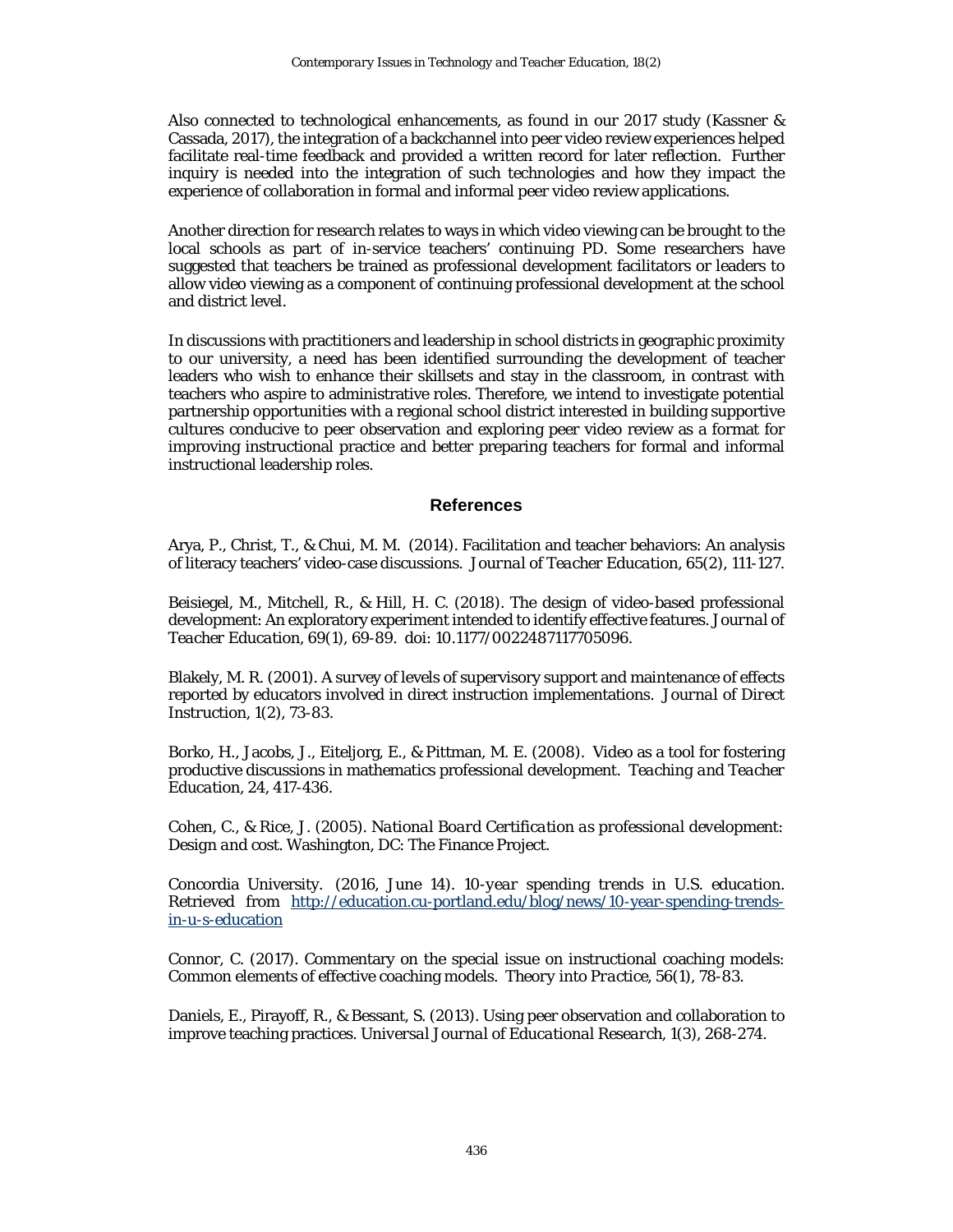Danielson, C. (2007). *Enhancing professional practice: A framework for teaching.* (2nd ed.). Alexandria, VA: VASCD.

Darling-Hammond, L., Hyler, M. E., & Gardner, M. (2017, June 5). *Effective teacher PD.* Retrieved from [https://learningpolicyinstitute.org/product/effective-teacher](https://learningpolicyinstitute.org/product/effective-teacher-professional-development-report)[professional-development-report](https://learningpolicyinstitute.org/product/effective-teacher-professional-development-report)

Desimone, L.M., & Pak, K. (2017). Instructional coaching as high-quality professional development. *Theory Into Practice*, *56*(1), 3-12. doi: 10.1080/00405841.2016.1241947

DuFour, R., & Eaker, R. (1998). *Professional learning communities at work: Best practices for enhancing student achievement.* Bloomington, IN: Solution Tree.

Forsythe, M., & Johnson, H. (2017). What to see, what to say: Tips for participating in teacher video clubs. *Tools for Learning Schools, 20*(2), 1-7.

Gaudin, C., & Chaliès, S. (2015). Video viewing in teacher education and professional development: A literature review. *Educational Research Review, 16*. 41-67.

Griffith, O. (2017, July 13). *Knock-out teacher burn-out.* Retrieved from [http://www.huffingtonpost.com/owen-griffith/knockout-teacher](http://www.huffingtonpost.com/owen-griffith/knockout-teacher-burnout_b_10819754.html)[burnout\\_b\\_10819754.html](http://www.huffingtonpost.com/owen-griffith/knockout-teacher-burnout_b_10819754.html)

Governing the States and Localities. (2017). *Education spending per student by state.* Retrieved from [http://www.governing.com/gov-data/education-data/state](http://www.governing.com/gov-data/education-data/state-education-spending-per-pupil-data.html)[education-spending-per-pupil-data.html](http://www.governing.com/gov-data/education-data/state-education-spending-per-pupil-data.html)

Gulamhussein, A. (2013). *Teaching the teachers: Effective professional development in an era of high-stakes accountability.* Retrieved from <http://www.centerforpubliceducation.org/teachingtheteachers>

Holland, J. (2017, June 29). *Why this effective and passionate teacher is leaving the classroom for now*. [Web log comment]*.* Retrieved from [https://www.teachingquality.org/why-this-effective-and-passionate-teacher-is](https://www.teachingquality.org/why-this-effective-and-passionate-teacher-is-leaving-the-classroom-for-now/)[leaving-the-classroom-for-now/](https://www.teachingquality.org/why-this-effective-and-passionate-teacher-is-leaving-the-classroom-for-now/)

Jones, H. J. (2015). *The National Board Certification process as professional development: Perceptions about the impact that characteristics of the process had on professional growth* (Doctoral dissertation). Retrieved from VCU Scholars Compass: [scholarscompass.vcu.edu/etd/3961/](https://scholarscompass.vcu.edu/etd/3961/)

Kassner, L. D. & Cassada, K. M. (2017). Chat it up: Backchanneling to promote reflective practice among in-service teachers. *Journal of Digital Learning in Teacher Education, 33*(4), 160-168.

King, M. (2016). Six features of successful community practice. *Journal of Staff Development, 37*(6), 12-14.

Knight, J., Bradley, B. A., Hock, M., Skrtic, T. M., Brasseur-Hock, I., Clark, J., … & Hatton, C. (2012). Record, replay, reflect. *The Learning Professional*, *33*(2), 18-23.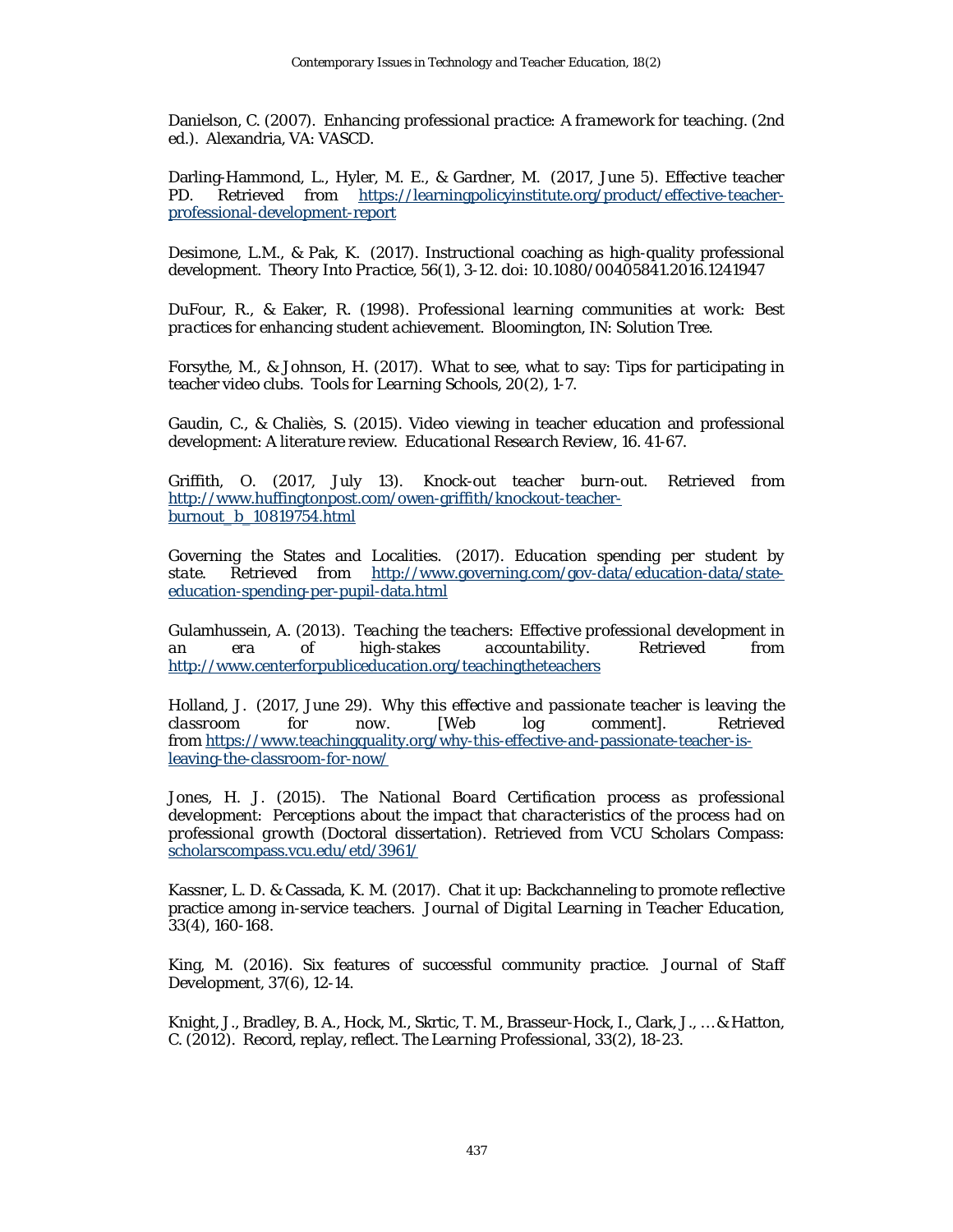Learning Forward. (n.d.) *Standards for professional learning: Quick reference guide.* Retrieved from<https://learningforward.org/docs/pdf/standardsreferenceguide.pdf>

Learning Forward. (2015a). *Standards for professional learning. Learning communities.* Retrieved from [https://learningforward.org/standards/learning](https://learningforward.org/standards/learning-communities)[communities](https://learningforward.org/standards/learning-communities)

Learning Forward. (2015b). *Standards for professional learning. Learning designs.* Retrieved from<https://learningforward.org/standards/learning-designs>

Learning Forward. (2015c). *Standards for professional learning. Who we are.* Retrieved from<https://learningforward.org/who-we-are/purpose-beliefs-priorities>

Miller, K., & Zhou, X. (2007). *Learning from classroom video: What makes it compelling Retrieved from [http://rcgd.isr.umich.edu/life/](http://rcgd.isr.umich.edu/life/%20Readings2007/Miller%20video%20reading%201.pdf)* [Readings2007/Miller%20video%20reading%201.pdf](http://rcgd.isr.umich.edu/life/%20Readings2007/Miller%20video%20reading%201.pdf)

Mizell, H. (2010). *Why professional development matters.* Retrieved from [https://learningforward.org/docs/default-source/pdf/why\\_pd\\_matters\\_web.pdf](https://learningforward.org/docs/default-source/pdf/why_pd_matters_web.pdf)

Moore, R. (2016, April 4). *How do teachers (really) learn?* Retrieved from <http://inservice.ascd.org/how-do-teachers-really-learn/>

National Board for Professional Teaching Standards. (2017a). *Get started.* Retrieved from <http://www.nbpts.org/national-board-certification/get-started/>

National Board for Professional Teaching Standards (2017b). *Research.* Retrieved from <http://www.nbpts.org/research/>

Nolan, J., & Hoover, L. (2011). *Teacher supervision and evaluation: Theory into practice (*3rd ed.). Hoboken, NJ: John Wiley & Sons.

Pillars, W. (2014, May 20). *Six signs of and solutions for teacher burnout.* Center for Teacher Quality. Retrieved from [http://www.edweek.org/tm/articles/2014/05/20/ctq](http://www.edweek.org/tm/articles/2014/05/20/ctq-pillars-signs-of-solutions-for-burnout.html)[pillars-signs-of-solutions-for-burnout.html](http://www.edweek.org/tm/articles/2014/05/20/ctq-pillars-signs-of-solutions-for-burnout.html)

Rosaen, C. L., Lundeberg, M., Cooper, M., Fritzen, A., & Terpstra, M. (2008). Noticing noticing: How does the investigation of video records change how teachers reflect on their experiences? *Journal of Teacher Education, 59*(4), 347-360.

Sherin, M. G., & van Es, E. (2009). Effects of video club participation on teachers' professional vision. *Journal of Teacher Education, 60*(1), 20-37.

Sherin, M. G., & Han, S. Y. (2004). Teacher learning in the context of a video club. *Teaching and Teacher Education, 20*(2), 163-183.

Sterrett, W., Dikkers, A. G., & Parker, M. (2014). Using brief instructional video clips to foster communication, reflection, and collaboration in schools. *Educational Forum*, *78*(3), 263-274.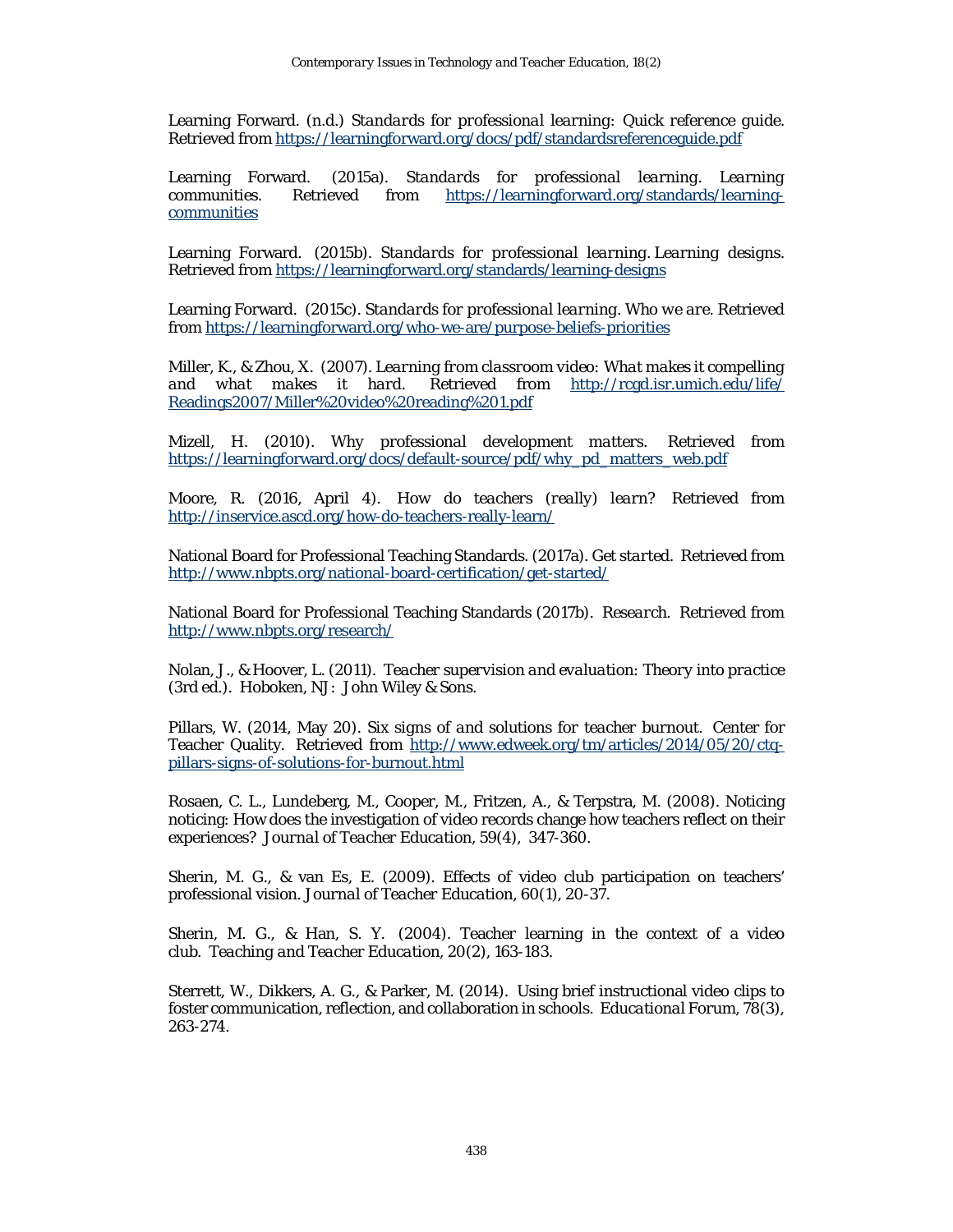Sterrett, W., Ongaga, K., & Parker, M. A. (2013). Developing collaborative professional growth through peer observations. *Virginia Educational Leadership, 10*(1), 38-53.

Strauss, A. L., & Corbin, J. M. (1990). *Basics of qualitative research: Grounded theory procedures and techniques*. Newbury Park, CA: Sage Publications.

Swanson, K. (2014). Edcamp: Teachers take back professional development. *Educational Leadership, 71*(8)*,* 36-40.

Tschannen-Moran, B., & Tschannen-Moran, M. (2011). he coach and the evaluator. *Educational Leadership*, *69*(2), 10-16.

van Es, E. A., & Sherin, M. (2008). Mathematics teachers' "learning to notice" in the context of a video club. *Teaching and Teacher Education, 24*(2), 244-276.

van Es, E. A., Tunney, J., Goldsmith, L. T., & Seago, N. (2014). A framework for the facilitation of teachers' analysis of video. *Journal of Teacher Education, (65)*4, 340-356.

Vanderburg, M., & Stephens, D. (2010). The impact of literacy coaches: What teachers value and how teachers change. *The Elementary School Journal, 11*(1), 141–163.

Welman, P., & Bachkirova, T. (2010). The issue of power in the coaching relationship. In S. Palmer & A.McDowall (Eds.), *The coaching relationship: Putting people first* (pp. 139- 158). London, UK: Routledge.

White, A. S., Howell Smith, M., Kunz, G. M., & Nugent, G. C. (2015). *Active ingredients of instructional coaching: Developing a conceptual framework (R2Ed Working Paper No. 2015-3).* Retrieved from [http://r2ed.unl.edu](http://r2ed.unl.edu/)

Wilson S. M., & Berne J. (1999). Teacher learning and the acquisition of professional knowledge: An examination of research on contemporary professional development. *Review of Research in Education, 24*, 173-209.

<span id="page-23-0"></span>Wolpert-Gawron, H. (2016). The many roles of an instructional coach. *Educational Leadership*, *73*(9), 56-60. Retrieved from [http://www.ascd.org/publications/educational](http://www.ascd.org/publications/educational-leadership/jun16/vol73/num09/The-Many-Roles-of-an-Instructional-Coach.aspx)[leadership/jun16/vol73/num09/The-Many-Roles-of-an-Instructional-Coach.aspx](http://www.ascd.org/publications/educational-leadership/jun16/vol73/num09/The-Many-Roles-of-an-Instructional-Coach.aspx)

*Contemporary Issues in Technology and Teacher Education* is an online journal. All text, tables, and figures in the print version of this article are exact representations of the original. However, the original article may also include video and audio files, which can be accessed online a[t http://www.citejournal.org](http://www.citejournal.org/)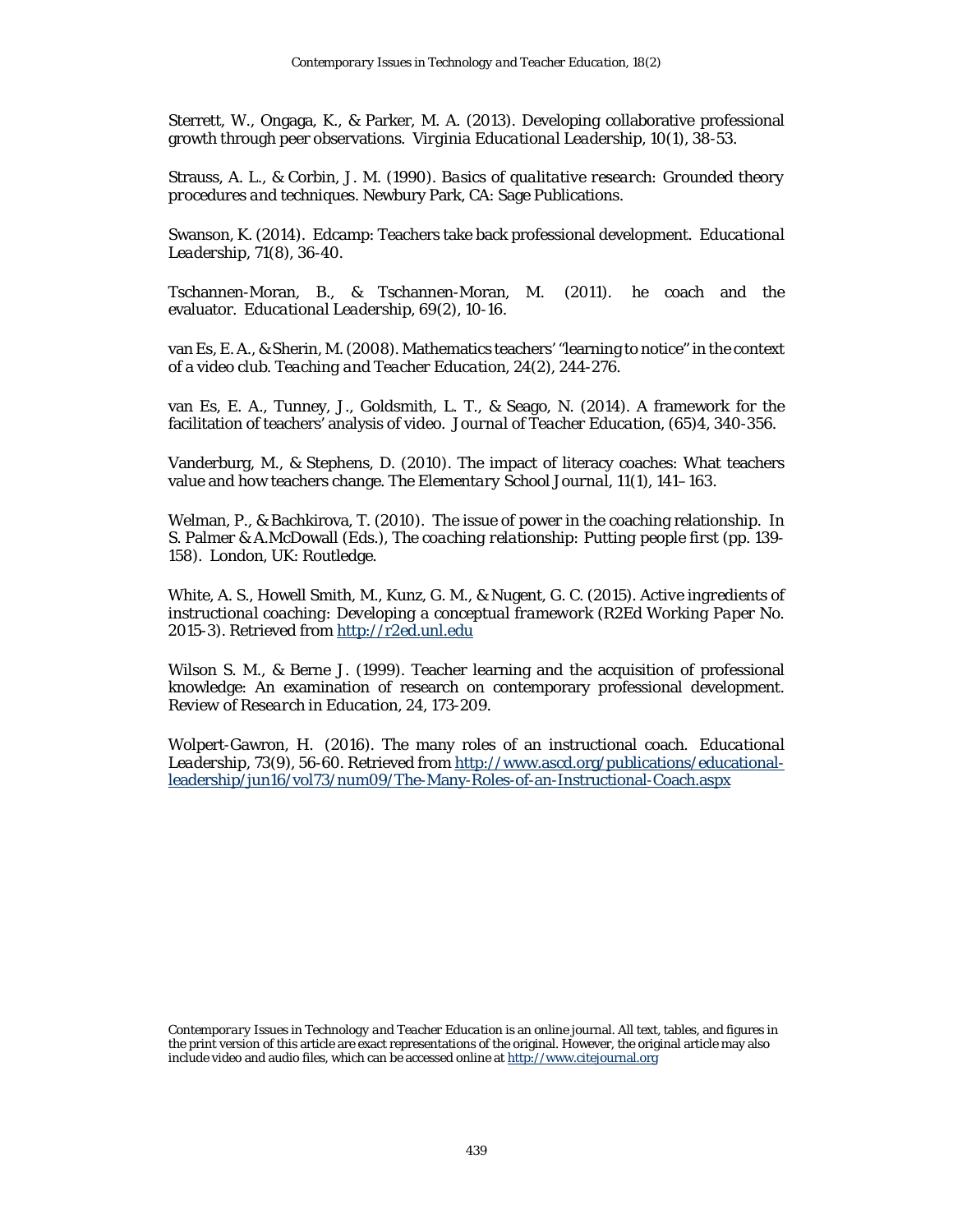# **Appendix Seeing Is Believing Study Protocol**

The University of Kansas Center for Research on Learning conducted a three-year study, the Kansas Coaching Project, to "analyze what happens when coaches and teachers watch themselves on video." This work is shared in *Record, Replay, Reflect,* published in Learning Forward's journal, *The Learning Professional*. The article discusses Jean Clark's work with Learning Teams, which brought teachers together to watch and discuss video recordings of themselves teaching. Clark noted, "Teachers can learn a great deal about their practice when using video recordings during collaborative learning." Ms. Clark reported four benefits to the video study group members with whom she worked. They are explored below.

(Knight, J., Bradley, B. A., Hock, M., Skrtic, T. M., Brasseur-Hock, I., Clark, J., . . . Hatton, C. (2012). Record, Replay, Reflect. *The Learning Professional, 33(2)*, 18-23.)

#### **Directions:**

Think about your work with peer video coaching in your University of Richmond EDUC 675U Reflective Teaching Experience course. We'd like to ask you questions about your experience with and reflections about peer sharing of recordings of yourself in instruction (video study group). We would like to consider Ms. Clark's work alongside our own backchannel peer coaching work. **You do not need to answer each question – feel free to answer those that resonate with you or those on which you have a strong opinion. Primarily, we are seeking your practitioner wisdom regarding what happens when teachers and their peers watch video of themselves teaching.** 

#### **Questions:**

Through her work, Jean Clark reported four benefits to the video study group members with whom she worked. The benefits are listed below in blue, with related questions, in black:

#### Benefit #1. "Teachers learn a great deal by watching themselves teach, especially after they have watched themselves several times."

Since you have recorded and shared your instruction with peers, to what degree do you agree or disagree with Clark's statement? Do you have additional thoughts or examples to share?

Ideas to consider:

- What were your thoughts/concerns/hopes prior to sharing your teaching video?
- After watching yourself in instruction, what were your thoughts about you and your teaching.
- By watching your recorded teaching, what did you learn about yourself and your instruction?
- How many times do you think you watched your own video BEFORE sharing it with peers?
- Have you watched your video SINCE sharing it with peers?

#### Benefit #2. "Video study groups are good follow-up to professional learning by increasing the likelihood and quality of implementation after training."

To what degree do you agree or disagree with Clark's statement? Do you have thoughts or examples to share?

Ideas to consider:

• Did you perceive benefits to your participation in a video study group? Please explain.